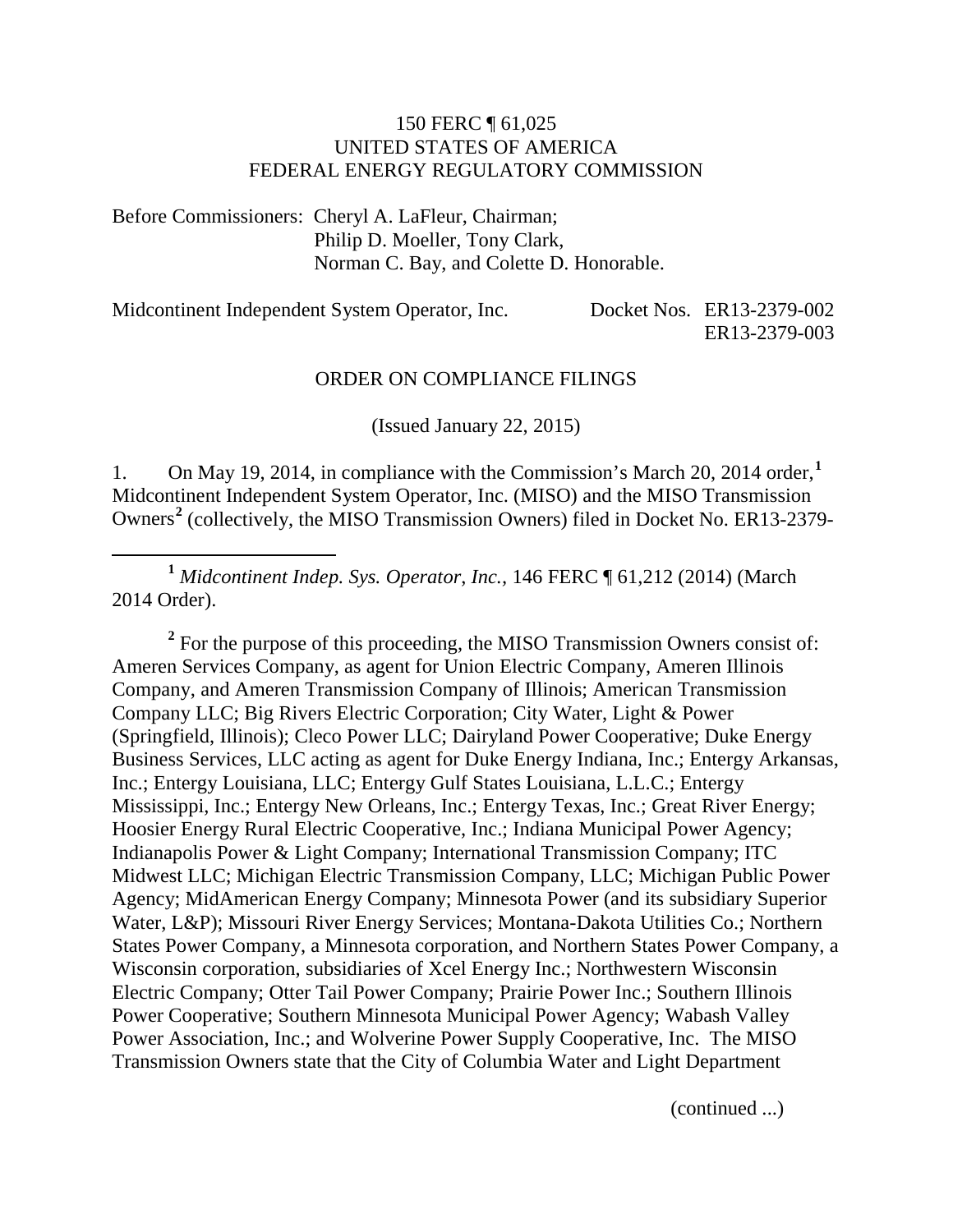$\overline{a}$ 

003 proposed revisions to Attachment O of MISO's Open Access Transmission, Energy and Operating Reserve Markets Tariff (Tariff)**[3](#page-1-0)** to modify the existing formula rate protocols (MISO Transmission Owners Filing).**[4](#page-1-1)** MISO**[5](#page-1-2)** and the Central Minnesota Municipal Power Agency (Central Minnesota) separately filed proposed revisions in Docket No. ER13-2379-002 to modify Central Minnesota's Attachment O formula rate protocols under MISO's Tariff in compliance with the March 2014 Order (Central

(Columbia, Missouri); the Municipal Electric Utility of the City of Cedar Falls, Iowa; Montezuma Municipal Light & Power, Iowa; Tipton Municipal Utilities; Atlantic Municipal Utilities of Atlantic, Iowa; Eldridge, Iowa; Glencoe, Minnesota; the Iowa Public Power Agency; Pella, Iowa; and East Texas Electric Cooperative, Inc., on behalf of Tex-La Electric Cooperative of Texas, Inc., have authorized the MISO Transmission Owners to state that they will follow the proposed formula rate protocols being submitted in this proceeding.

<span id="page-1-0"></span>**<sup>3</sup>** The Tariff sections are designated as MISO, FERC Electric Tariff, FERC Electric Tariff, [2, MISO Formulaic Rates, 31.0.0,](http://etariff.ferc.gov/TariffSectionDetails.aspx?tid=1162&sid=162889) [9, ATCLLC's Methodology for](http://etariff.ferc.gov/TariffSectionDetails.aspx?tid=1162&sid=162890)  [Calculating AFUDC and Weighted Aver, 31.0.0,](http://etariff.ferc.gov/TariffSectionDetails.aspx?tid=1162&sid=162890) [13, Annual True-Up, Information](http://etariff.ferc.gov/TariffSectionDetails.aspx?tid=1162&sid=162887)  [Exchange, and Challenge Procedure, 31.0.0,](http://etariff.ferc.gov/TariffSectionDetails.aspx?tid=1162&sid=162887) [16, ANNUAL RATE CALCULATION](http://etariff.ferc.gov/TariffSectionDetails.aspx?tid=1162&sid=162884)  [AND TRUE-UP PROCEDURES, 31.0.0,](http://etariff.ferc.gov/TariffSectionDetails.aspx?tid=1162&sid=162884) [18, ITCM Annual Rate Calculation and True-](http://etariff.ferc.gov/TariffSectionDetails.aspx?tid=1162&sid=162885)[Up Procedures, 31.0.0,](http://etariff.ferc.gov/TariffSectionDetails.aspx?tid=1162&sid=162885) [20, NSP ANNUAL RATE CALCULATION AND TRUE-UP](http://etariff.ferc.gov/TariffSectionDetails.aspx?tid=1162&sid=162886)  [PROCEDURES, 31.0.0,](http://etariff.ferc.gov/TariffSectionDetails.aspx?tid=1162&sid=162886) [21, SMMPA Rate Formula Template, 31.0.0,](http://etariff.ferc.gov/TariffSectionDetails.aspx?tid=1162&sid=162891) [23, GRE](http://etariff.ferc.gov/TariffSectionDetails.aspx?tid=1162&sid=162898)  [ANNUAL RATE CALCULATION AND TRUE-UP PROCEDURES, 31.0.0,](http://etariff.ferc.gov/TariffSectionDetails.aspx?tid=1162&sid=162898) [26A,](http://etariff.ferc.gov/TariffSectionDetails.aspx?tid=1162&sid=162897)  [Annual True-Up Procedures, 31.0.0,](http://etariff.ferc.gov/TariffSectionDetails.aspx?tid=1162&sid=162897) [28, MidAmerican Network Customers Section 30.9](http://etariff.ferc.gov/TariffSectionDetails.aspx?tid=1162&sid=162900) [Credits Calculation, 31.0.0,](http://etariff.ferc.gov/TariffSectionDetails.aspx?tid=1162&sid=162900) [32, Allete Annual Rate Calculation and True-Up Procedures,](http://etariff.ferc.gov/TariffSectionDetails.aspx?tid=1162&sid=162899)  [31.0.0,](http://etariff.ferc.gov/TariffSectionDetails.aspx?tid=1162&sid=162899) [34, OTP ANNUAL RATE CALCULATION AND TRUE-UP PROCEDURES,](http://etariff.ferc.gov/TariffSectionDetails.aspx?tid=1162&sid=162896)  [31.0.0,](http://etariff.ferc.gov/TariffSectionDetails.aspx?tid=1162&sid=162896) [36A, ATXI ANNUAL RATE CALCULATION AND TRUE-UP](http://etariff.ferc.gov/TariffSectionDetails.aspx?tid=1162&sid=162893)  [PROCEDURES, 31.0.0,](http://etariff.ferc.gov/TariffSectionDetails.aspx?tid=1162&sid=162893) [40, AIC Annual Rate Calculation and True-Up Procedures,](http://etariff.ferc.gov/TariffSectionDetails.aspx?tid=1162&sid=162892)  [31.0.0,](http://etariff.ferc.gov/TariffSectionDetails.aspx?tid=1162&sid=162892) [44, MDU Annual Rate Calculation and True-Up Procedures, 31.0.0,](http://etariff.ferc.gov/TariffSectionDetails.aspx?tid=1162&sid=162895) [51A, Cleco](http://etariff.ferc.gov/TariffSectionDetails.aspx?tid=1162&sid=162894)  [Annual Update, Info Exchange & Challenge Procedure, 31.0.0,](http://etariff.ferc.gov/TariffSectionDetails.aspx?tid=1162&sid=162894) [54, DPC Annual Rate](http://etariff.ferc.gov/TariffSectionDetails.aspx?tid=1162&sid=162888)  [Calculation and True-Up Procedures, 31.0.0](http://etariff.ferc.gov/TariffSectionDetails.aspx?tid=1162&sid=162888)

<span id="page-1-1"></span>**<sup>4</sup>** MISO states that it joins this filing as the administrator of its Tariff, but takes no position on the substance of the filing.

<span id="page-1-2"></span>**<sup>5</sup>** MISO states that it joins this filing as the administrator of its Tariff, but takes no position on the substance of the filing.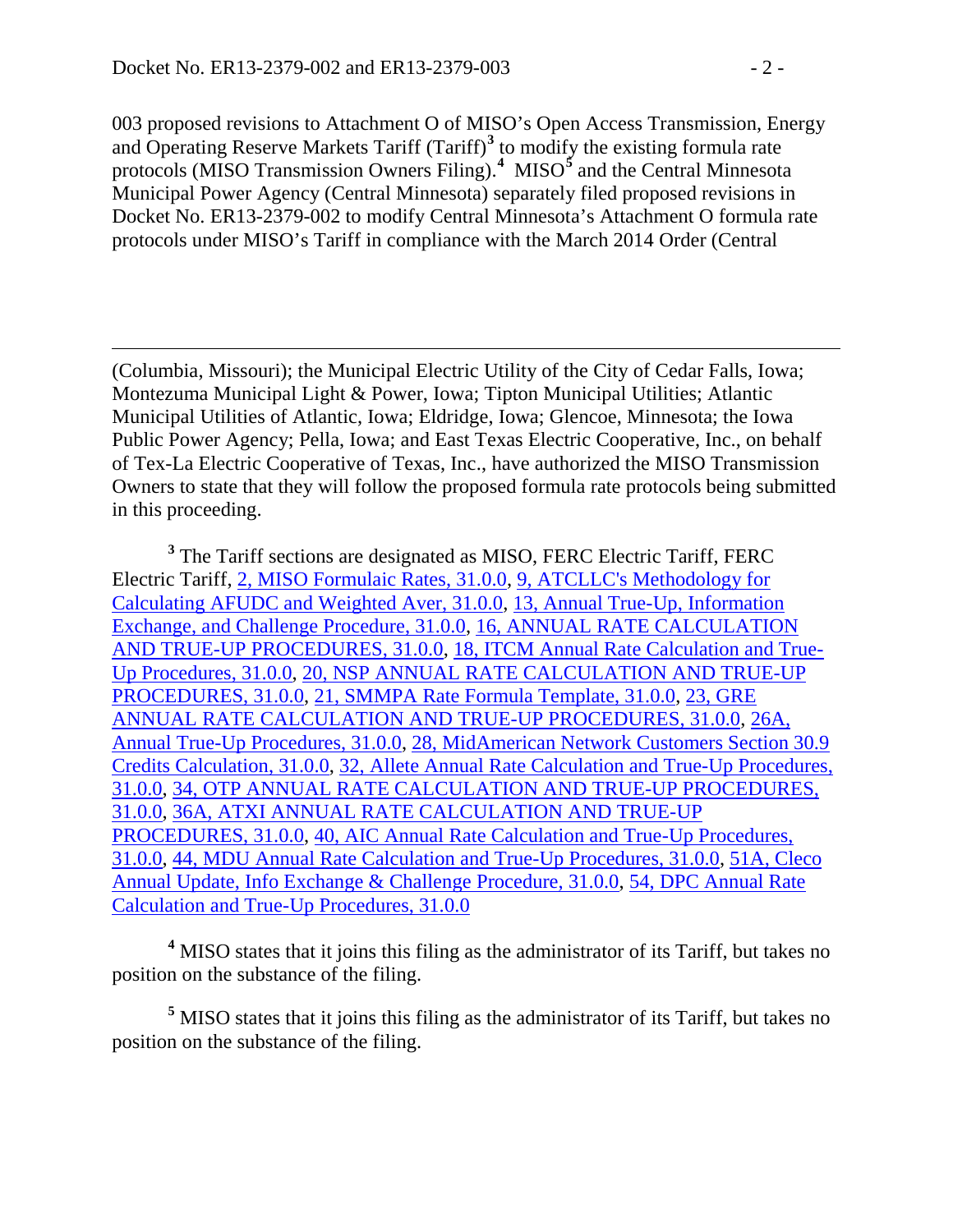Minnesota Filing).<sup>[6](#page-2-0)</sup> In this order, we conditionally accept, subject to further compliance, the MISO Transmission Owners Filing and the Central Minnesota Filing, to become effective January 1, 2014.

# **I. Background**

2. On May 17, 2012, the Commission instituted an investigation, pursuant to section 206 of the Federal Power Act (FPA),<sup>[7](#page-2-1)</sup> to determine whether the formula rate protocols under Attachment O of the Tariff were sufficient to ensure just and reasonable rates.<sup>[8](#page-2-2)</sup> In the Hearing Order, the Commission identified three areas of concern: (1) scope of participation (i.e., who can participate in the information exchange); (2) the transparency of the information exchange (i.e., what information is exchanged); and (3) the ability of customers to challenge transmission owners' implementation of the formula rate as a result of the information exchange (i.e., how the parties may resolve their potential disputes).

3. In an order on May 16, 2013, the Commission found that the formula rate protocols under the Tariff were insufficient to ensure just and reasonable rates, and directed MISO and its transmission owners to file revised formula rate protocols.**[9](#page-2-3)**

4. On September 13, 2013, in compliance with the Commission's May 2013 Order, the MISO Transmission Owners filed proposed revisions to Attachment O of MISO's Tariff to modify the existing formula rate protocols. In the March 2014 Order, the Commission conditionally accepted the compliance filing, to become effective January 1, 2014.**[10](#page-2-4)** The Commission found that the revised Attachment O formula rate protocols

**<sup>7</sup>** 16 U.S.C. § 824e (2012).

<span id="page-2-2"></span><span id="page-2-1"></span>**<sup>8</sup>** *Midwest Indep. Transmission Sys. Operator, Inc.*, 139 FERC ¶ 61,127 (2012) (Hearing Order). In order to address whether MISO's *pro forma* formula rate protocols and the formula rate protocols of independent transmission owners are sufficient to ensure just and reasonable rates, the Commission established paper hearing procedures.

<span id="page-2-3"></span>**<sup>9</sup>** *Midwest Indep. Transmission Sys. Operator*, *Inc.*, 143 FERC ¶ 61,149 (2013) (May 2013 Order).

<span id="page-2-4"></span>**<sup>10</sup>** March 2014 Order, 146 FERC ¶ 61,212 at P 1. The Commission also accepted compliance letters filed by Montezuma Municipal Light & Power and Tipton Municipal

(continued ...)

<span id="page-2-0"></span>**<sup>6</sup>** Central Minnesota's Attachment O Tariff filings are designated as MISO, FERC Electric Tariff, FERC Electric Tariff [37A, CMMPA Annual True-Up, Information](http://etariff.ferc.gov/TariffSectionDetails.aspx?tid=1162&sid=162875)  [Exchange, And Challenge Procedures, 32.0.0.](http://etariff.ferc.gov/TariffSectionDetails.aspx?tid=1162&sid=162875)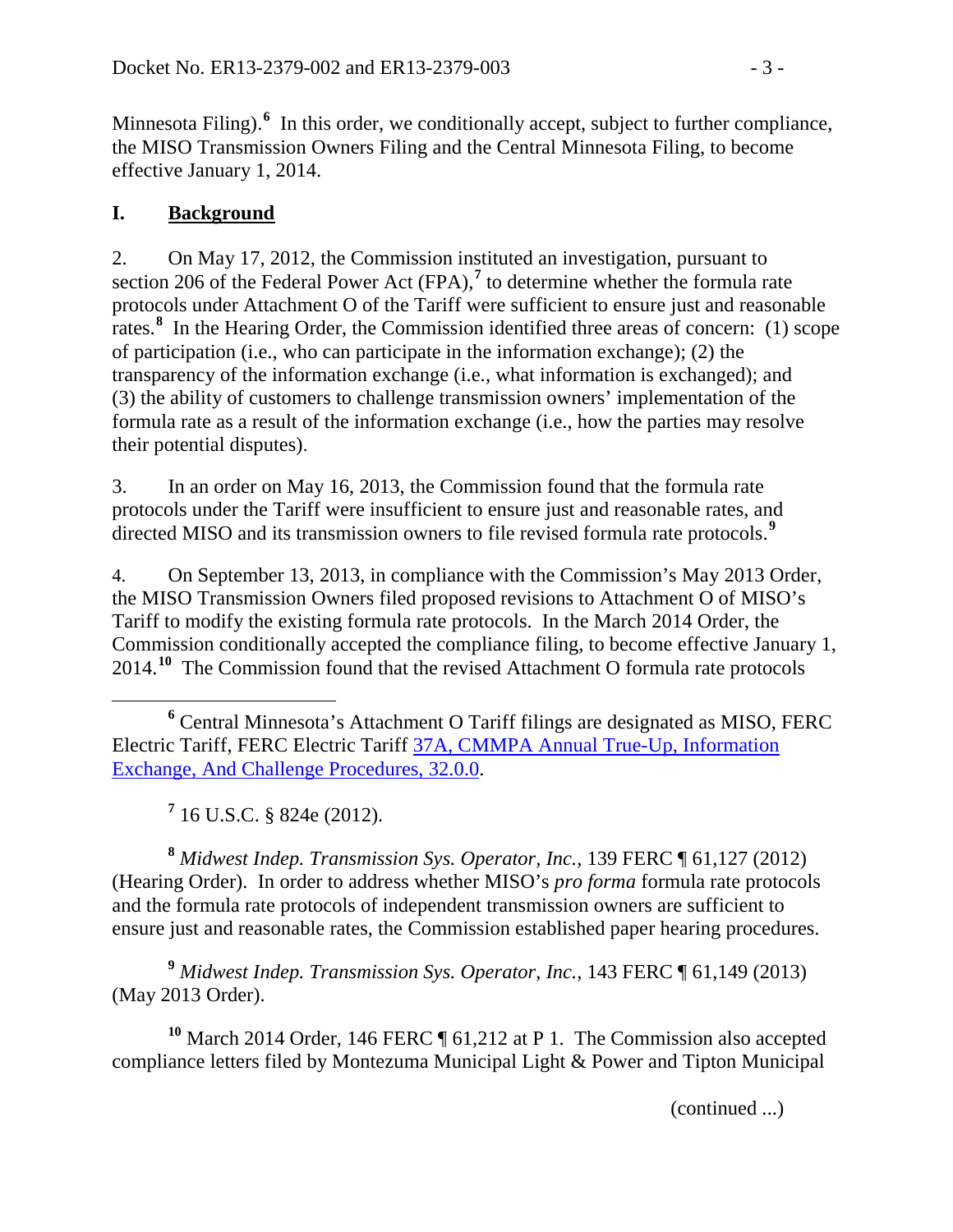appropriately defined the scope of participation in each transmission owner's annual rate update.**[11](#page-3-0)** However, the Commission required several adjustments to the protocols provisions related to the transparency of the information exchange process and the ability of customers to challenge the transmission owners' implementation of the formula rate, including requiring application of the enhanced protocols to the process for establishing a transmission owner's net projected revenue requirement.**[12](#page-3-1)**

5. On May 19, 2014, in compliance with the Commission's March 2014 Order, the MISO Transmission Owners filed proposed revisions to Attachment O of MISO's Tariff to modify the formula rate protocols. Consistent with the effective date adopted by the Commission in the May 2013 Order, the MISO Transmission Owners request that the Commission accept the Tariff revisions effective January 1, 2014.**[13](#page-3-2)** The MISO Transmission Owners state that they worked collectively to develop consistent procedures for all transmission owners, regardless of which form (i.e., FERC Form No. 1, Rural Utilities Service Form No. 12, or Energy Information Administration Form No. 412) they use to develop their rates or whether their revenue requirement is based on historical or projected cost data.**[14](#page-3-3)** The MISO Transmission Owners state that, in order to avoid confusion and duplication of effort, the proposed protocols adopt a combined information exchange period and review period that applies both to the annual true-up and the projected net revenue requirement posting. The MISO Transmission Owners state that because all transmission owners, regardless of whether they use historic cost data or projected costs data, have an obligation to post rate information on or about June 1 of each year, all subsequent deadlines are tied to the June 1 publication date.**[15](#page-3-4)** The MISO Transmission Owners include with the filing revised versions of the generally applicable historical and forward-looking rate protocols as Attachment A and B, respectively, and explain that the revisions in Attachment A and B have been incorporated into the formula rate protocols of each transmission owner in accordance

<span id="page-3-0"></span> $\overline{a}$ Utilities; The Board of Water, Electric and Communications Trustees for the City of Muscatine, Iowa d/b/a Muscatine Power & Water; Michigan South Central Power Agency; and Entergy Services, Inc.

**<sup>11</sup>** *Id.* PP 18-19.

<span id="page-3-1"></span>**<sup>12</sup>** *Id.* PP 58-73, 103-115.

<span id="page-3-2"></span>**<sup>13</sup>** MISO Transmission Owners Compliance Filing, Transmittal at 2.

<span id="page-3-3"></span>**<sup>14</sup>** *Id.* at 4.

<span id="page-3-4"></span>**<sup>15</sup>** *Id.*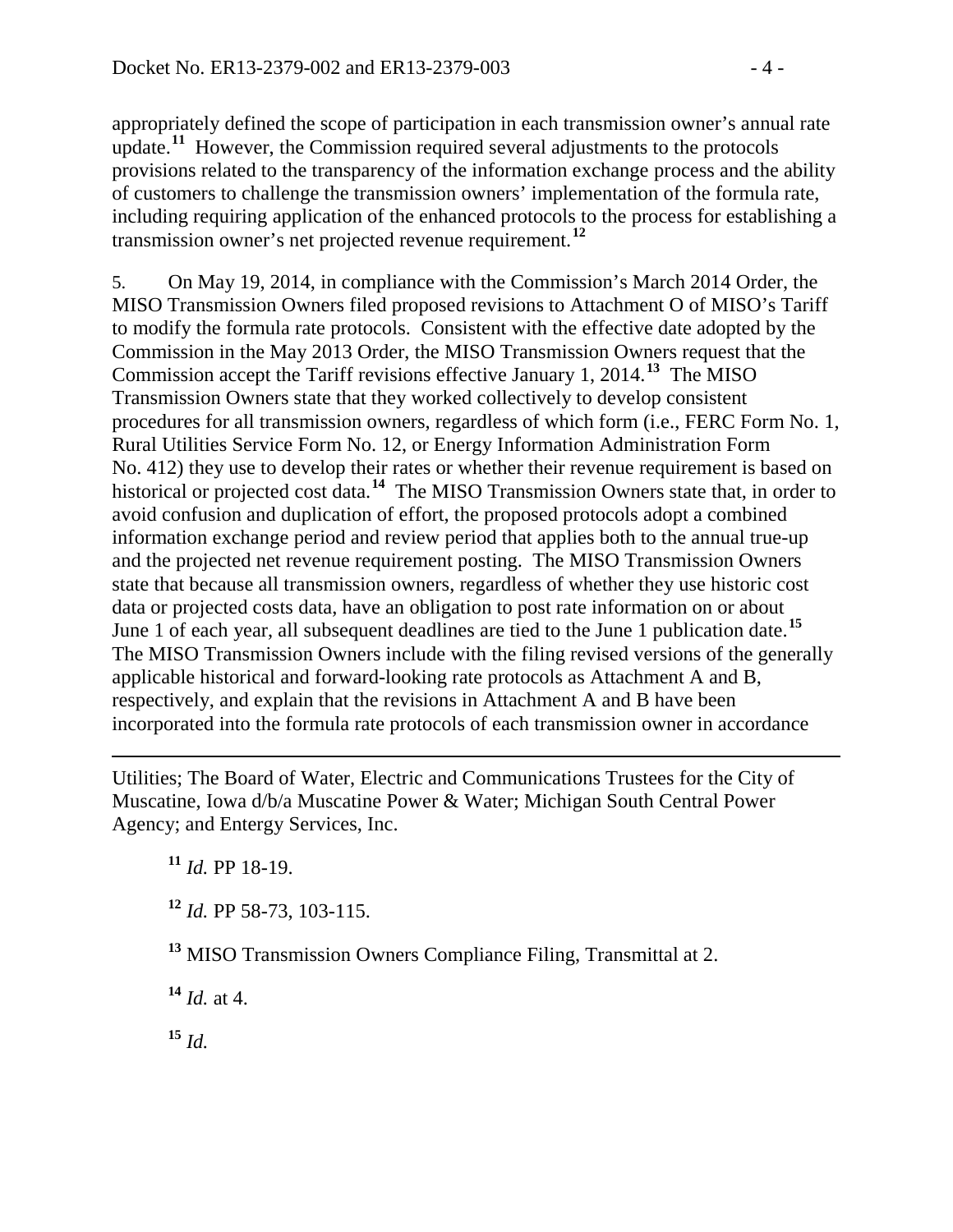with the type of data they use in their formula rates.<sup>[16](#page-4-0)</sup> They further state that each transmission owner with a company-specific forward-looking formula rate template has revised its protocols to remove language that has been rendered redundant or superseded by the proposed revisions, and to make the language consistent with the revised protocols.

6. Also on May 19, 2014, in compliance with the Commission's March 2014 Order, Central Minnesota filed proposed revisions to Attachment O-CMMPA of MISO's Tariff to modify the formula rate protocols. Central Minnesota states that it is applying the MISO Transmission Owners Filing virtually verbatim, except that it incorporates earlier Central Minnesota settlement obligations.**[17](#page-4-1)** Central Minnesota states that it has modified section V.J of its protocols to differ from the MISO Transmission Owners Filing to recognize that as a non-jurisdictional entity, it must file for tariff, rate, and other changes through MISO, another jurisdictional entity, or under section 206 of the FPA. **[18](#page-4-2)** Central Minnesota also explains that its filing modifies the Attachment O-CMMPA protocols as directed in Docket No. ER13-2468-000.**[19](#page-4-3)**

### **II. Notices and Responsive Filings**

<span id="page-4-0"></span>7. Notice of the MISO Transmission Owners Filing and the Central Minnesota Filing was published in the *Federal Register*, 79 Fed. Reg. 30,115 (2014), with comments due on or before June 9, 2014. The Midwest Municipal Transmission Group**[20](#page-4-4)** filed timely

**<sup>16</sup>** *Id.* at 4-5.

**<sup>17</sup>** Central Minnesota Filing at 1-2.

**<sup>18</sup>** *Id.* at 2.

<span id="page-4-3"></span><span id="page-4-2"></span><span id="page-4-1"></span>**<sup>19</sup>** On December 19, 2013, the Commission approved Central Minnesota's request for authorization to amend Attachments O-CMMPA and MM-CMMPA of the MISO Tariff to transition to a forward-looking formula rate and to implement certain requested rate incentives; however, the Commission required that Central Minnesota, on compliance, amend its Attachment O-CMMPA protocols to include certain provisions of a settlement agreement. *See Midcontinent Indep. Sys. Operator, Inc.*, 145 FERC ¶ 61,263, at P 63 (2013).

<span id="page-4-4"></span>**<sup>20</sup>** The members of the Midwest Municipal Transmission Group for the purposes of this proceeding are: the Municipal Electric Utility of the City of Cedar Falls, Iowa; Central Minnesota; Atlantic Municipal Utilities of Atlantic, Iowa; Eldridge, Iowa; Elk River Municipal Utilities, Minnesota; Glencoe, Minnesota; the Iowa Public Power Agency; Pella, Iowa; Montezuma Municipal Light & Power, Iowa; and Tipton Municipal

(continued ...)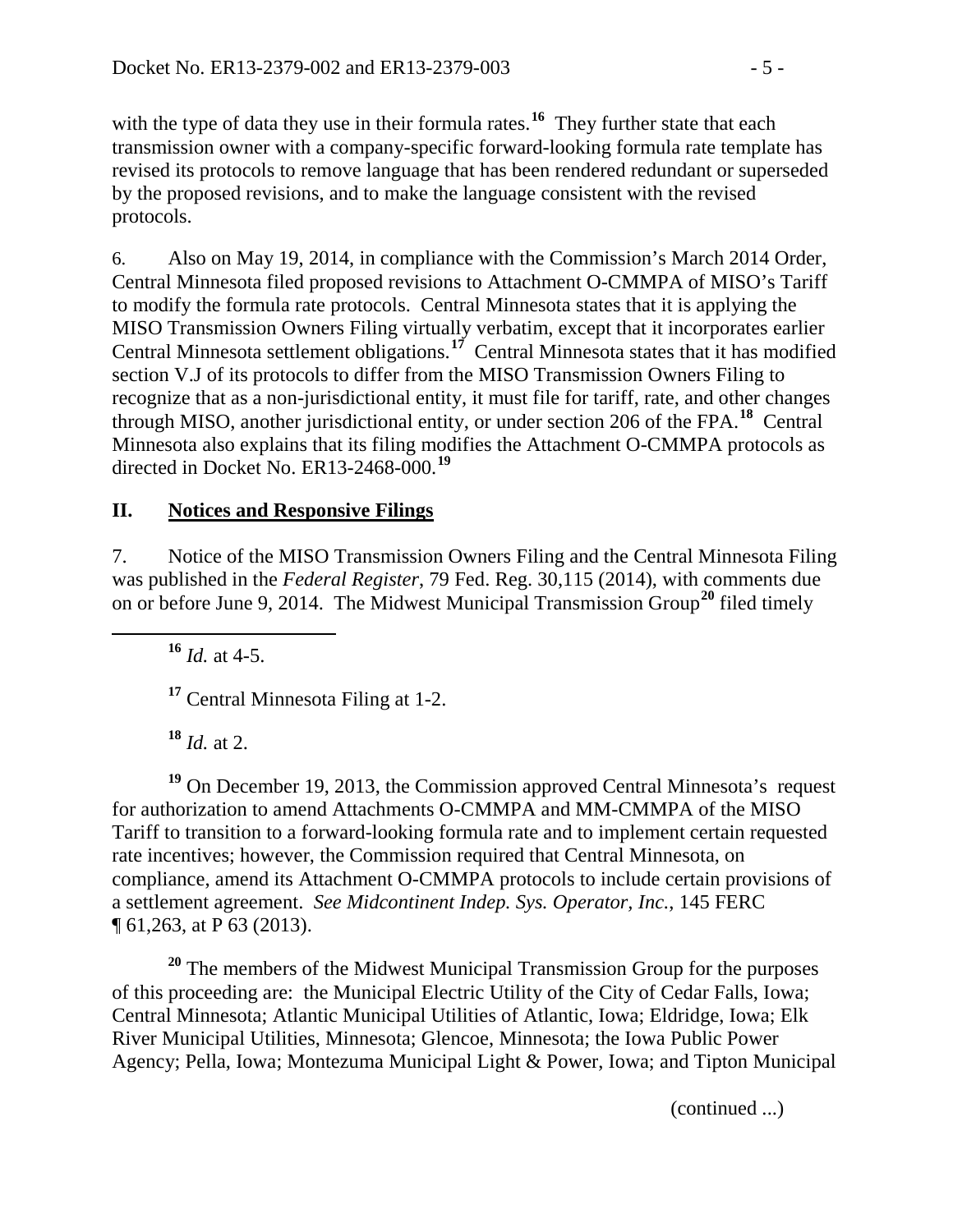comments noting that the group members have reviewed the MISO Transmission Owners Filing and are committed to comply with the MISO Transmission Owners formula rate protocols. Arkansas Electric Cooperative and the Mississippi Delta Energy Agency and its two member cities, the Clarksdale Public Utilities Commission and the Public Services Commission of Yazoo City (collectively, Joint Customers) filed a timely protest in Docket No. ER13-2379-003. The Organization of MISO States (OMS) filed a motion to file comments out of time and comments in Docket No. ER13-2379-003 on June 13, 2014. The MISO Transmission Owners filed an answer to the protest and comments on July 3, 2014.

### **III. Discussion**

# **A. Procedural Matters**

8. We will accept the late-filed comments by OMS. Rule  $213(a)(2)$  of the Commission's Rules of Practice and Procedure, 18 C.F.R. § 385.213(a)(2) (2013), prohibits an answer to a protest unless otherwise ordered by the decisional authority. We accept the answer filed by the MISO Transmission Owners because it provided information that assisted us in our decision-making process.

# **B. Substantive Matters**

9. As discussed below, we conditionally accept the MISO Transmission Owners Filing and the Central Minnesota Filing, subject to further compliance, to be effective January 1, 2014.

# **1. Transparency**

# **a. March 2014 Order**

10. In the March 2014 Order, the Commission required several revisions to the protocols related to the transparency of the information exchange process. The Commission required the MISO Transmission Owners to revise the protocols to: (1) provide electronic notice of the annual update/true-up postings through an email "exploder" list, to be maintained by MISO, within 10 days of posting the annual update/true-up, and that notice of the annual meeting will be provided no less than

 $\overline{a}$ Utilities, Iowa. The Midwest Municipal Transmission Group notes that Central Minnesota is making a separate compliance filing.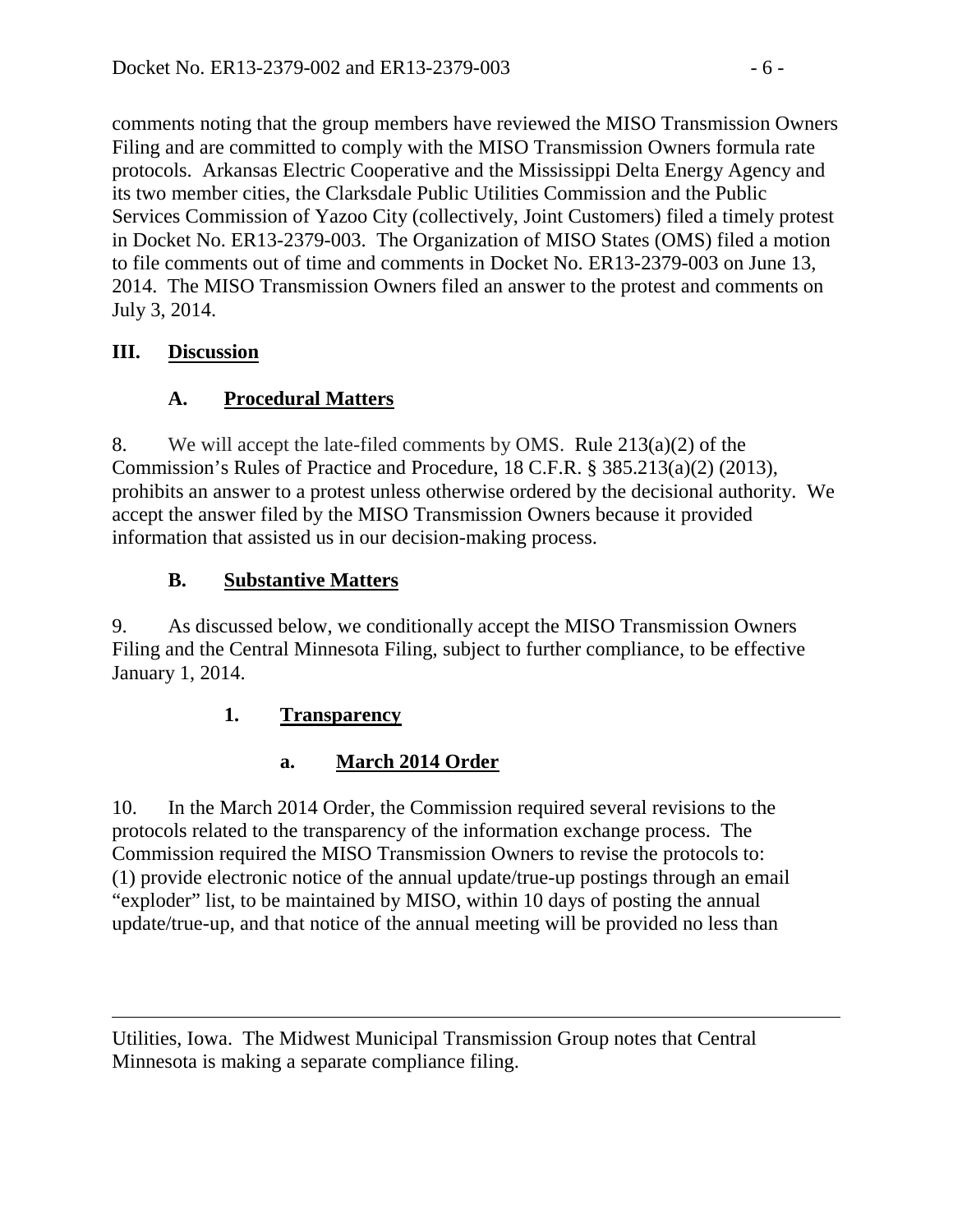seven days prior to such meeting;<sup>[21](#page-6-0)</sup> (2) propose a process for transmission owners with transmission projects that utilize a regional cost sharing mechanism to coordinate and hold joint meetings to enable all interested parties to understand how those transmission owners are implementing their formula rates for cost recovery of such projects;**[22](#page-6-1)** (3) change the deadline for holding the meeting for the annual update or annual true-up from October 1 to September 1; (4) provide that any delay in the publication date should result in an equivalent extension of time for submission of information requests;**[23](#page-6-2)** (5) provide that if a certain deadline for interested parties falls on a weekend or holiday recognized by the Commission, then the deadline will be extended to the next business day;**[24](#page-6-3)** (6) provide that the proposed forward-looking protocols will apply to the projected net revenue requirement, in addition to the annual update/true-up;**[25](#page-6-4)** (7) ensure that interested parties have appropriate time to review the updates to the projected costs;**[26](#page-6-5)** (8) provide that informational filings contain information necessary to review the reasonableness of projected costs for transmission owners with forward-looking rates; **[27](#page-6-6)** (9) remove the requirement for interested parties to make a good faith effort to consolidate information requests; **[28](#page-6-7)** (10) remove language that mandates identification of only any merger or reorganization requiring submission of a filing under section 203 or 205 of the FPA;**[29](#page-6-8)** (11) remove the word "material" from all instances of the phrase "material accounting changes;"**[30](#page-6-9)** (12) remove the limiting factors for accounting changes

<span id="page-6-3"></span><span id="page-6-2"></span><span id="page-6-1"></span><span id="page-6-0"></span>**<sup>22</sup>** *Id.* P 59. **<sup>23</sup>** *Id.* P 61. **<sup>24</sup>** *Id.*  $^{25}$  *Id.* P 62. **<sup>26</sup>** *Id.*

**<sup>21</sup>** March 2014 Order, 146 FERC ¶ 61,212 at P 62.

- <span id="page-6-6"></span><span id="page-6-5"></span><span id="page-6-4"></span>**<sup>27</sup>** *Id.*
- <span id="page-6-7"></span>**<sup>28</sup>** *Id.* P 63.
- <span id="page-6-8"></span>**<sup>29</sup>** *Id.* P 64.
- <span id="page-6-9"></span>**<sup>30</sup>** *Id.* P 65.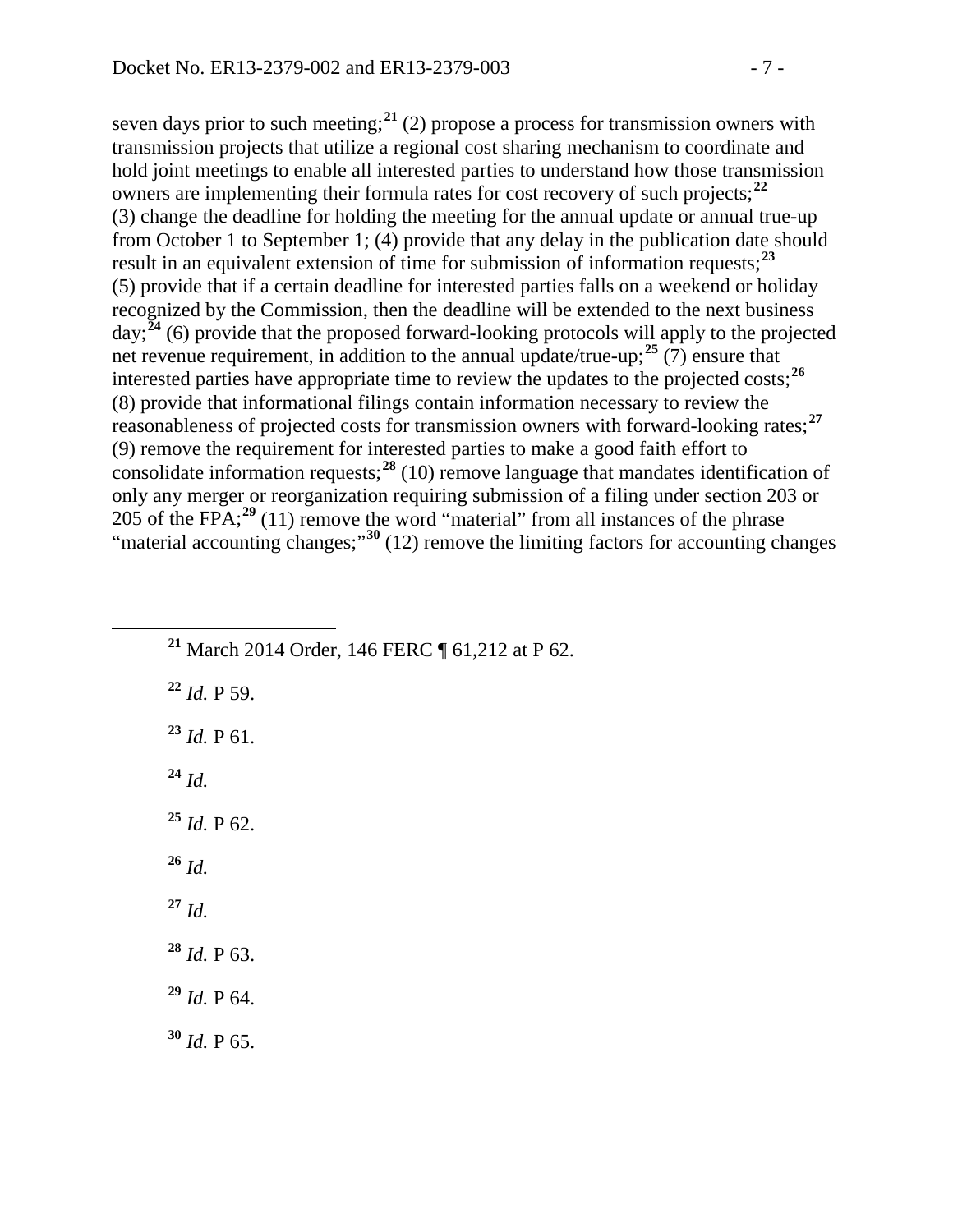that were proposed by the MISO Transmission Owners; **[31](#page-7-0)** (13) ensure that interested parties' information requests are not unduly constrained;**[32](#page-7-1)** (14) include a provision precluding a transmission owner from claiming that responses to information and document requests pursuant to the protocols are subject to any settlement confidentiality provision;<sup>[33](#page-7-2)</sup> (15) require the MISO Transmission Owners to submit informational filings in separate docket numbers, provide notification of the filing through the email "exploder" list to be maintained by MISO, and post the docket number assigned to each transmission owner's informational filing on the MISO website and Open-Access Same-Time Information System (OASIS) within five days of such filing.**[34](#page-7-3)**

### **b. MISO Transmission Owners Filing**

11. In their May 19 compliance filing, the MISO Transmission Owners state that, in compliance with the Commission's first directive in the March 2014 Order, the protocols have been revised to require that notice of the annual update or annual true-up posting will be provided via the MISO exploder lists within 10 days of posting, and that notice of meetings will be provided seven days prior to such meetings. **[35](#page-7-4)**

12. In response to the Commission's second directive requiring a process for joint meetings, the MISO Transmission Owners state that they have modified the generic protocols and each company-specific set of protocols to require transmission owners with transmission projects that utilize a regional cost-sharing mechanism to hold a joint informational meeting by November 1 of each year (or the next business day if November 1 is a Commission-recognized holiday or weekend) to enable all interested parties to understand how those transmission owners are implementing their formula

<span id="page-7-1"></span> $32$  *Id.* P 67.

<span id="page-7-2"></span>**<sup>33</sup>** *Id.* P 68.

<span id="page-7-3"></span>**<sup>34</sup>** *Id.* P 71.

<span id="page-7-4"></span>**<sup>35</sup>** MISO Transmission Owners Filing, Transmittal at 10.

<span id="page-7-0"></span>**<sup>31</sup>** *Id.* PP 66-67. Specifically, the Commission found that: (1) accounting changes should not be limited to those not previously reported in the Applicable Form; (2) accounting changes should not be limited to the implementation of an accounting standard or policy that is required to be disclosed under the Applicable Form; and (3) accounting changes should not be limited to corrections of errors and prior period adjustments that alter what is reported in the Applicable Form and require resubmittal of the Applicable Form.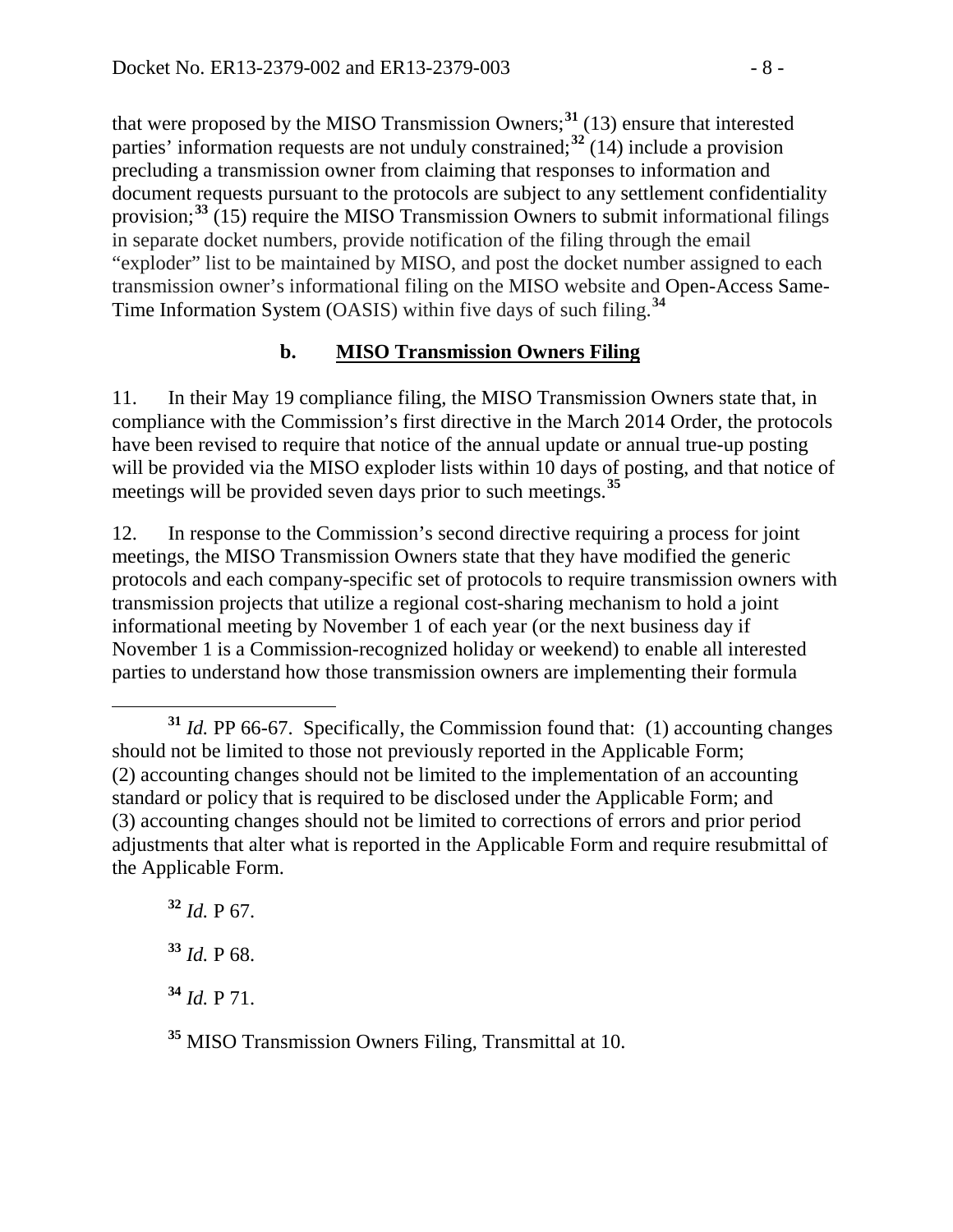rates for cost recovery of such projects.<sup>[36](#page-8-0)</sup> The MISO Transmission Owners explain that they chose this date because it falls after each transmission owner with a forward-looking formula rate posts its projected net revenue requirement, but is sufficiently before the end of the information exchange period (December 1). Furthermore, the MISO Transmission Owners state that interested parties will have had an opportunity to review the annual update, annual true-up, and projected net revenue requirement before the joint meeting. **[37](#page-8-1)** The MISO Transmission Owners further state that notice of the joint meeting will be provided on the MISO website and OASIS and distributed to the email exploder list no less than seven days prior to the joint meeting.

13. In response to the Commission's third, fourth and fifth directives regarding the formula rate protocols' timeline and associated deadlines, the MISO Transmission Owners propose several revisions. The MISO Transmission Owners state that the proposed revisions: (1) change the deadline for holding the annual update or annual trueup meeting from October 1 to September  $1$ ;<sup>[38](#page-8-2)</sup> (2) provide that any delay in publication date should result in an equivalent extension of time for submission of information requests;**[39](#page-8-3)** (3) provide that the deadline for submitting an information request or informal challenge will roll to the next business day if the deadline falls on a weekend or Commission holiday;**[40](#page-8-4)** and (4) apply the protocols both to companies using historical rates and those with a forward-looking rate formula.**[41](#page-8-5)** Moreover, the MISO Transmission Owners explain that the revised timeline refers to specific dates instead of time periods following certain events (e.g., 120 days after the publication date) in order to avoid confusion.**[42](#page-8-6)**

<span id="page-8-0"></span> **<sup>36</sup>** *Id.* at 10-11. **<sup>37</sup>** *Id.* at 11. **<sup>38</sup>** *Id.* **<sup>39</sup>** *Id.* at 12.

<span id="page-8-5"></span><span id="page-8-4"></span><span id="page-8-3"></span><span id="page-8-2"></span><span id="page-8-1"></span>**<sup>40</sup>** *Id.* The MISO Transmission Owners state that they did not include a similar requirement for formal challenges because formal challenges must be filed with the Commission, and Commission regulations provide for a similar extension. *Id.* (citing 18 C.F.R. § 385.2007(a)(2) (2014)).

<span id="page-8-6"></span>**<sup>41</sup>** *Id.* at 7. **<sup>42</sup>** *Id.*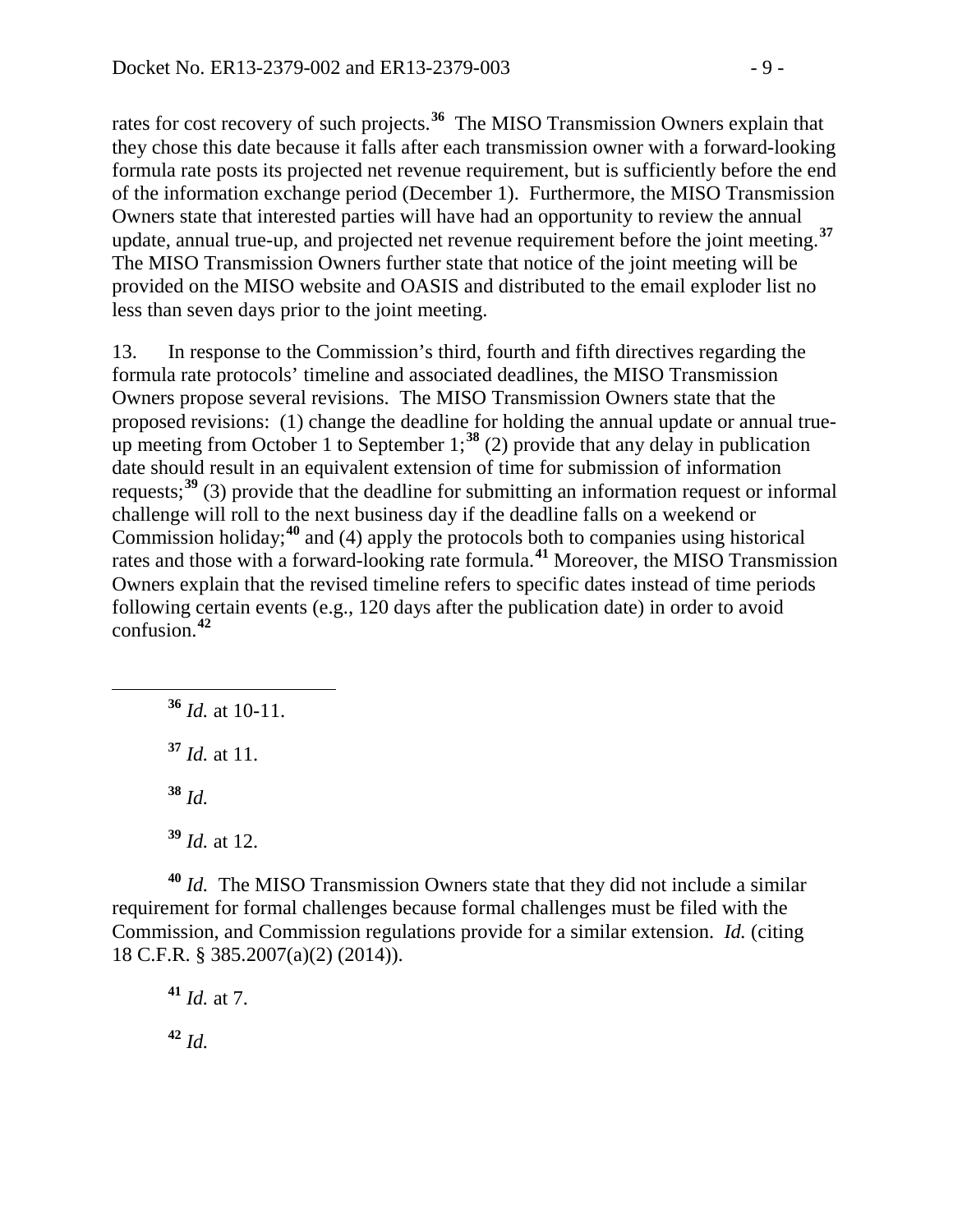14. In response to the Commission's sixth and seventh directives, the MISO Transmission Owners first explain that several revisions have been made to the formula rate protocols in order to apply the enhanced information exchange and challenge procedures to the projected net revenue requirement for transmission owners with forward-looking rates to provide sufficient time for review. **[43](#page-9-0)** First, the MISO Transmission Owners propose a modified timeline (reflected in sections II and III of the revised protocols) which they state allows sufficient time for submission of and responses to information requests, challenges, and annual informational filings, including required dates for the posting of the projected net revenue requirement and each transmission owner's deadline for hosting an annual meeting on the projected net revenue requirement. **[44](#page-9-1)** The MISO Transmission Owners state that the revised timeline consolidates the process for the annual true-ups and projected net revenue requirements. Second, the MISO Transmission Owners state that the phrases "and/or projected net revenue requirement" have been added throughout the protocols to ensure that the information exchange and challenge procedures apply both to the annual true-up and the projected revenue requirement, as necessary, and that the protocols have been revised to remove references to the "Annual True-Up" or "True-Up" that might be perceived as inappropriately limiting the applicability of the protocol provisions. **[45](#page-9-2)** Third, the MISO Transmission Owners state that they have adopted a new section II.C that specifies the requirements for the projected net revenue requirement posting. The MISO Transmission Owners note that, although the Commission previously accepted September 1 as the deadline for each transmission owner to hold its annual meeting, many of the transmission owners' projected net revenue requirements are not available sufficiently in advance of September 1 to allow for posting and review. Therefore, the MISO Transmission Owners explain that the revised timeline provides for two meetings – one on September 1 to discuss the annual true-up, and another between September 1 and October 31 to discuss the projected net revenue requirement.**[46](#page-9-3)** Fourth, the MISO Transmission Owners state that they have adopted a new section II.F specifying the requirements for the projected net revenue requirement posting based on the existing list of items required for the annual true-up posting.**[47](#page-9-4)** Fifth, the MISO Transmission Owners state that language referring to the "Annual True-Up" or "True-Up" in sections III.D and

<span id="page-9-4"></span><span id="page-9-3"></span><span id="page-9-2"></span><span id="page-9-1"></span><span id="page-9-0"></span> **<sup>43</sup>** *Id.* at 5. **<sup>44</sup>** *Id.* at 6-8. **<sup>45</sup>** *Id.* at 7. **<sup>46</sup>** *Id*. at 7-8. **<sup>47</sup>** *Id.* at 8.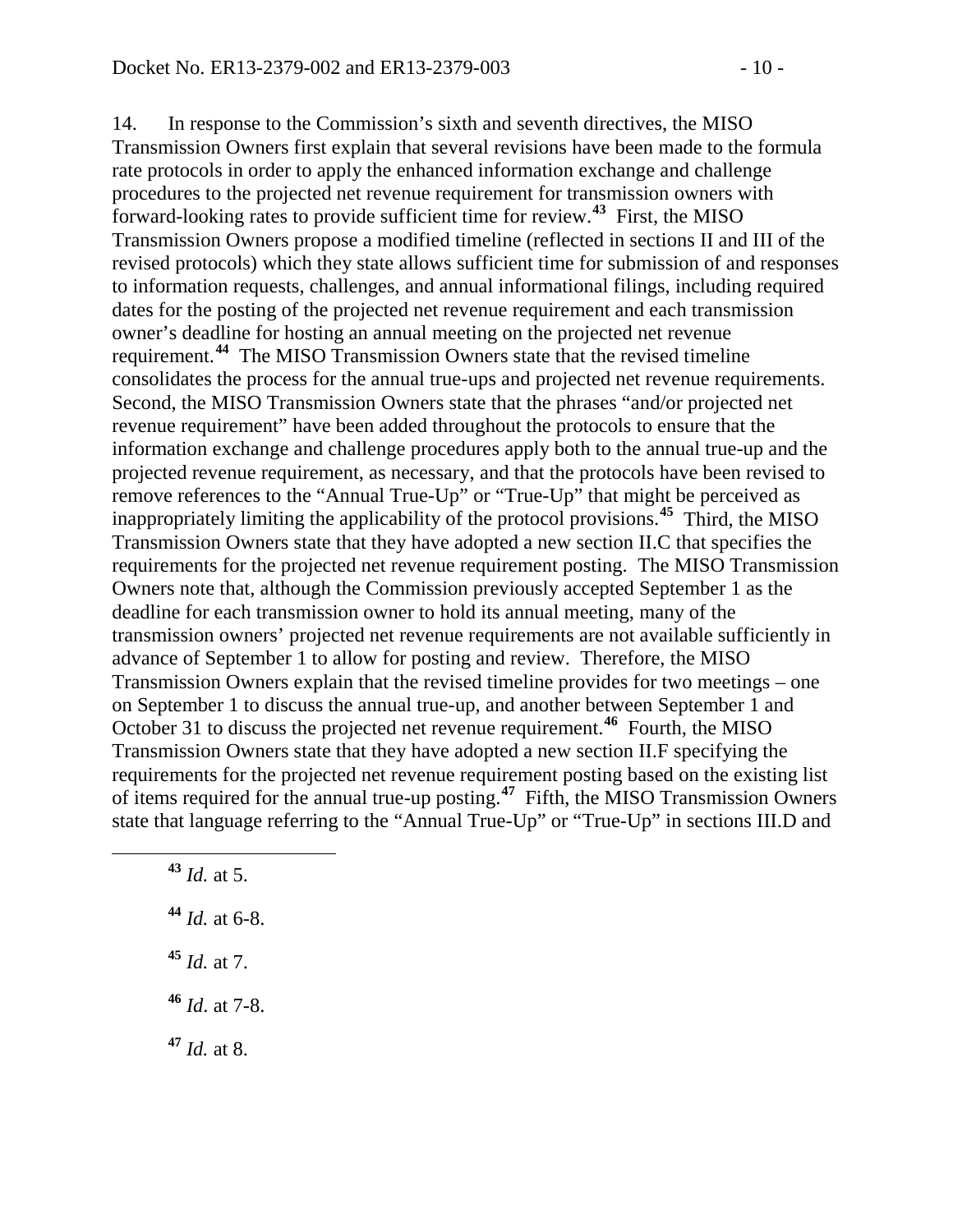VII conflicting with the requirement that the protocols apply to the projected net revenue requirement has been removed.**[48](#page-10-0)** Sixth, the MISO Transmission Owners state that "each MISO Transmission Owner with a company-specific forward-looking formula rate template has revised Section VII of its protocols to remove language that has been rendered redundant or superseded by the revisions proposed in this filing and to make the language in this section consistent with the revised protocols in Sections I through VI as necessary."**[49](#page-10-1)**

15. To comply with the Commission's eighth directive, that the annual informational filing must include information reasonably necessary to determine the reasonableness of projected costs, the MISO Transmission Owners state that the protocols for transmission owners with forward-looking rates have been revised to include such a provision.**[50](#page-10-2)**

16. The MISO Transmission Owners state that they have also removed all language in the formula rate protocols, as required by the Commission in the ninth through twelfth directives, including: (1) removal of the requirement that interested parties make a good faith effort to consolidate information requests to the extent practicable;**[51](#page-10-3)** (2) removal of the phrase "that required submission of a filing under section 203 or 205 of the FPA" from language governing the disclosure of mergers and reorganizations;**[52](#page-10-4)** (3) removal of the word "material" from all references to "material accounting changes;"**[53](#page-10-5)** and (4) removal of the provisions proposed by MISO in the prior compliance filing limiting the disclosure of accounting changes. **[54](#page-10-6)**

17. In response to the Commission's thirteenth directive, to ensure interested parties' information requests are not unduly constrained, the MISO Transmission Owners state that they have revised the list of appropriate topics for information requests to include "any other information that may reasonably have substantive effect on the calculation of

<span id="page-10-6"></span><span id="page-10-5"></span><span id="page-10-4"></span><span id="page-10-3"></span><span id="page-10-2"></span><span id="page-10-1"></span><span id="page-10-0"></span> **<sup>48</sup>** *Id.* at 9. **<sup>49</sup>** *Id.* **<sup>50</sup>** *Id.* at 9. **<sup>51</sup>** *Id.* at 12-13. **<sup>52</sup>** *Id.* at 13. **<sup>53</sup>** *Id.* **<sup>54</sup>** *Id.*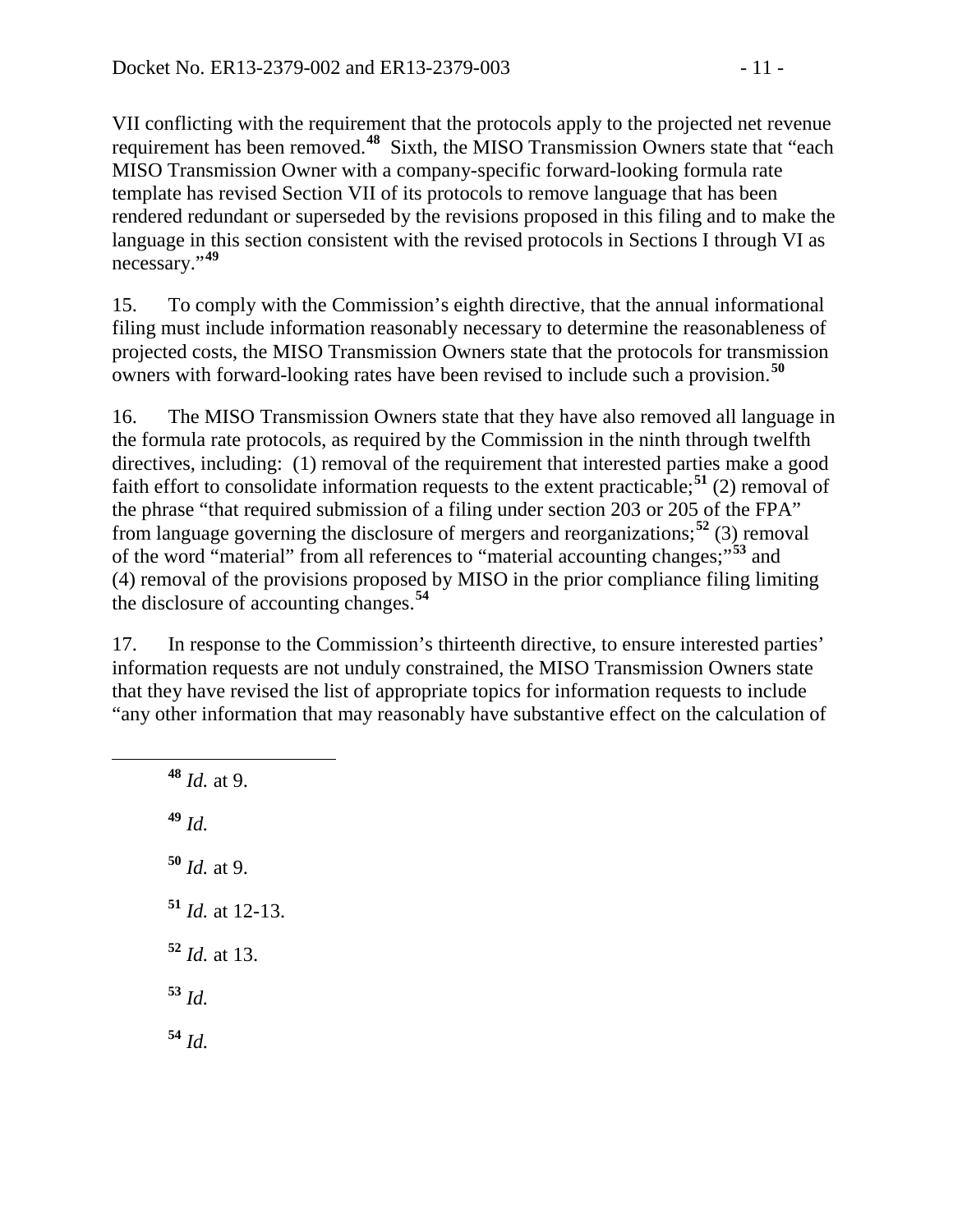the charge pursuant to the formula."**[55](#page-11-0)** The MISO Transmission Owners also state the proposed revisions also include a provision precluding a transmission owner from claiming that responses to information and document requests pursuant to the protocols are subject to any settlement provision in response to the Commission's fourteenth directive. **[56](#page-11-1)** Finally, the MISO Transmission Owners assert that they plan to comply with the Commission's fifteenth directive, that all transmission owners submit their informational filings in separate dockets, and have revised the protocols to require MISO to provide notification of the filing through the email exploder list to be maintained by MISO, and by posting the docket number assigned to each transmission owner's informational filing on the MISO website and OASIS within five days of such filing.**[57](#page-11-2)**

#### **c. Protests**

18. OMS challenges certain aspects of the proposed information exchange procedures in the revised formula rate protocols. OMS asserts that the MISO Transmission Owners deleted existing Tariff language requiring the provision of information, including expected construction schedules and in-service dates.**[58](#page-11-3)** Specifically, OMS asserts that the MISO Transmission Owners deleted the following language from section VII of the forward-looking company specific protocols:

No later than September 1 of the current year, [MISO Transmission Owner] shall determine its projected net revenue requirement and load for the following year, in accordance with the Rate Formula Template in this Attachment O [MISO Transmission Owner]. [MISO Transmission Owner] shall make available to customers its projected net revenue requirement, including information in workpapers regarding projected costs of plant in forecasted rate base, expected construction schedules and in-service dates, load and resultant rates incorporating a True-Up Adjustment. All inputs shall be provided in sufficient detail to identify the components of [MISO Transmission Owner's] net revenue requirement. Upon request, [MISO Transmission Owner] will provide a description of the basis on which projects were planned either by the Transmission Provider or [MISO

<span id="page-11-0"></span>**<sup>55</sup>** *Id.* at 14.

<span id="page-11-1"></span>**<sup>56</sup>** *Id.*

<span id="page-11-2"></span>**<sup>57</sup>** *Id.*

<span id="page-11-3"></span>**<sup>58</sup>** OMS Comments at 9.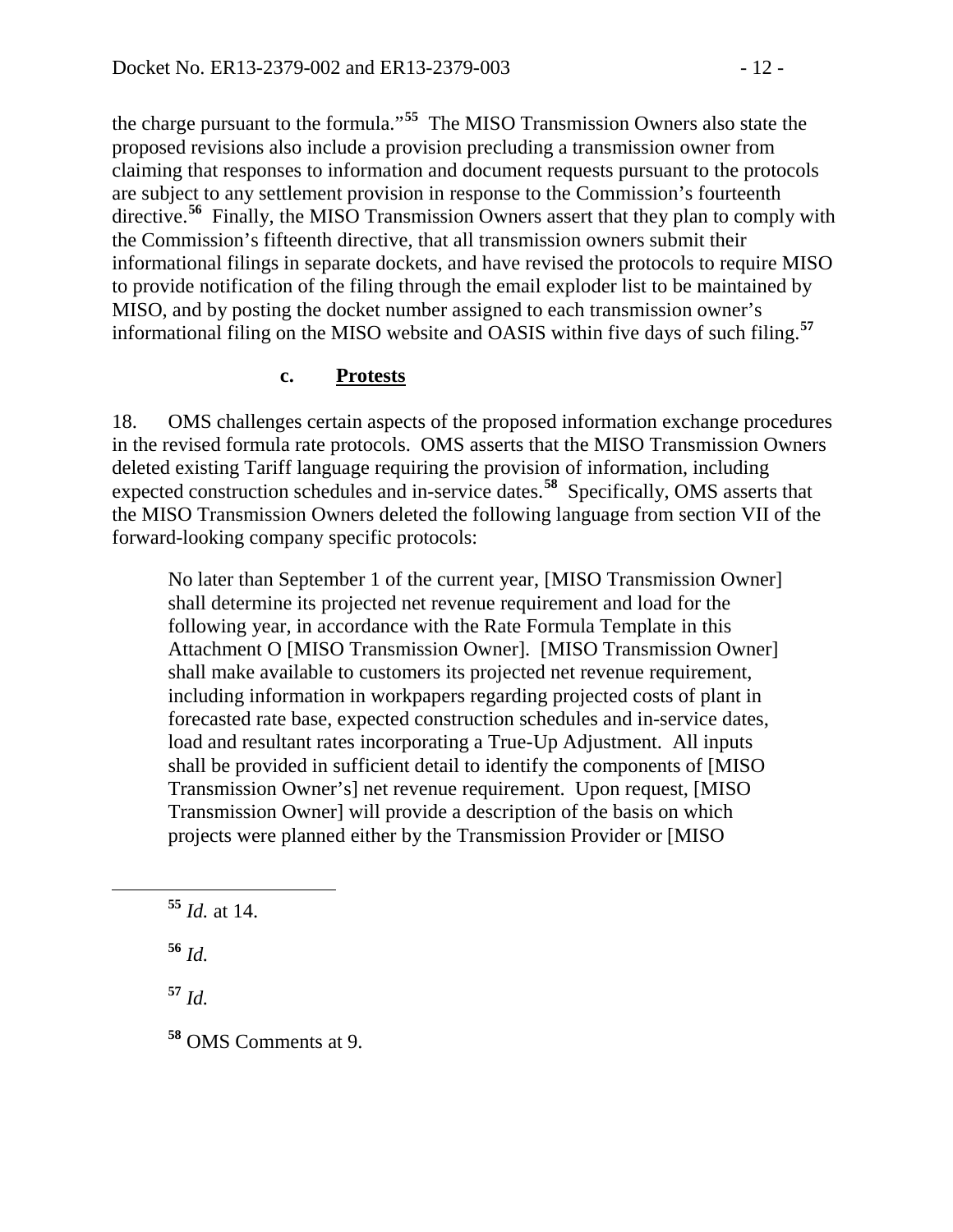Transmission Owner]. [MISO Transmission Owner] will hold a customer meeting(s) to explain the formula rate input projections and cost detail  $\dots$ .

OMS states that it understands that certain modifications must be made to conform to the Commission's directives in the March 2014 Order, but argues that deletion of this paragraph, including its reference to "construction schedules and in-service dates," was not required by the March 2014 Order.**[59](#page-12-0)** Although OMS notes that the Commission did not require transmission owners that do not have the language on "construction schedules and in-service dates" to include it, neither did the Commission direct any transmission owners to remove this language. OMS requests that the Commission direct all MISO transmission owners whose Attachment O contained the deleted paragraph to restore it as follows:

[MISO Transmission Owner] shall make shall make available its projected net revenue requirement, including information in workpapers regarding projected costs of plant in forecasted rate base, expected construction schedules and in-service dates, load and resultant rates incorporating a trueup adjustment.

#### **d. Answer**

19. In response to OMS's assertion that the Commission did not direct the deletion of certain language in section VII of the protocols, the MISO Transmission Owners argue that OMS has misconstrued the March 2014 Order and prior orders.**[60](#page-12-1)** The MISO Transmission Owners assert that the Commission made clear what information is required in an annual update or true-up when it accepted the MISO Transmission Owners' initial proposal and directed them to apply the same procedures, with additional modifications, to projected rates. The MISO Transmission Owners state that this directive rendered much of the language in section VII of certain companies' protocols in conflict with and superseded by revisions made in compliance with the March 2014 Order. The MISO Transmission Owners argue that the Commission did not require transmission owners to post the type of information OMS requests. Rather, the MISO Transmission Owners continue, the Commission determined that the disclosure provisions in the revised protocols, on which the provisions for projected rates are based, are just and reasonable. Lastly, the MISO Transmission Owners state that information on construction schedules and in-service dates for all transmission owners is available on

<span id="page-12-0"></span>**<sup>59</sup>** *Id.* at 10.

<span id="page-12-1"></span>**<sup>60</sup>** MISO Transmission Owners Answer at 16-19.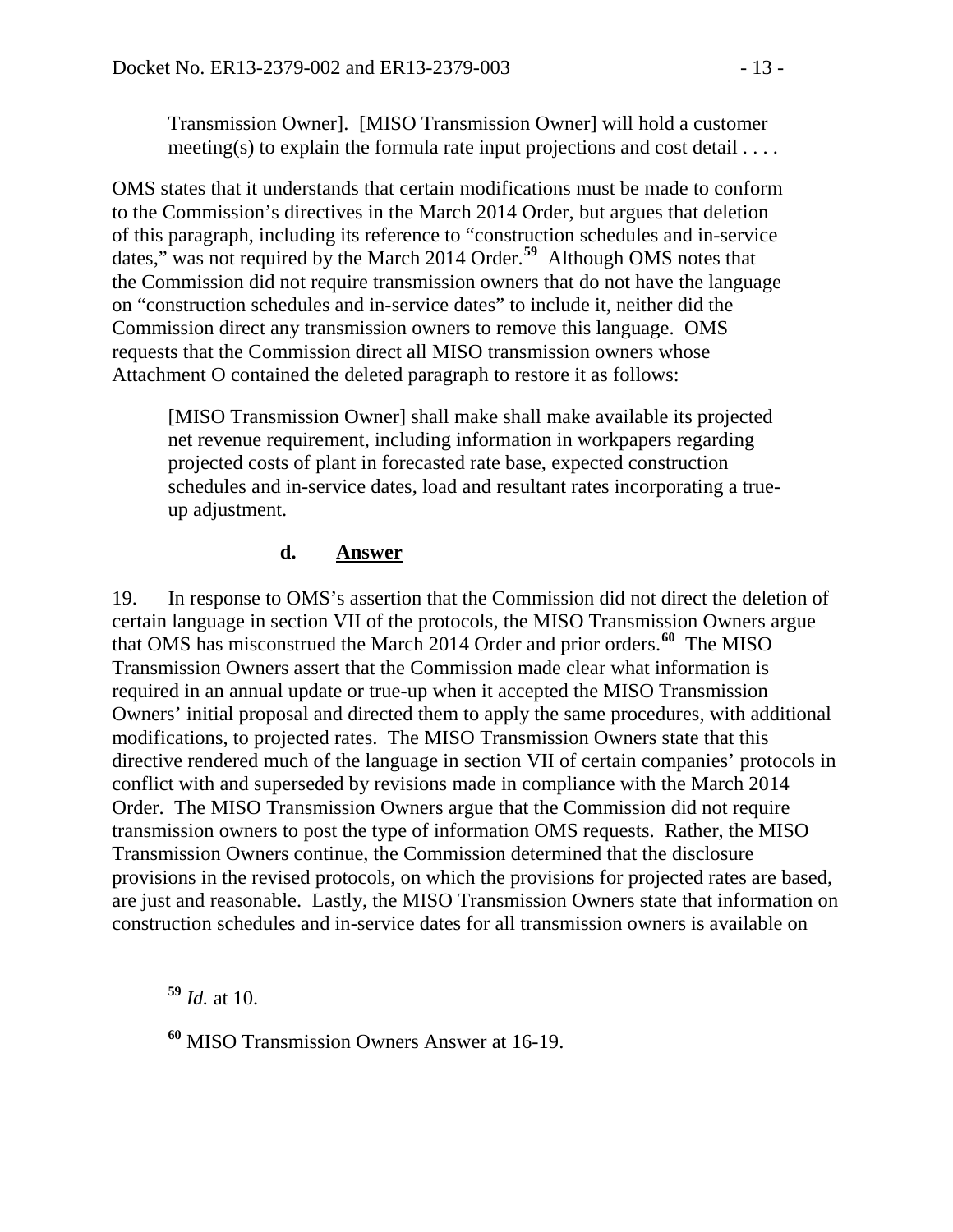MISO's website. Thus, according to the MISO Transmission Owners, requiring a subset of transmission owners to provide this information is unnecessary.

### **e. Commission Determination**

20. We find that the provisions in the MISO Transmission Owners' proposed protocols relating to transparency comply with the requirements of the March 2014 Order. We therefore accept them, effective January 1, 2014, as discussed below. As described in the March 2014 Order, "[t]he [May 2013 Order] required the [MISO Transmission Owners] to post their revenue requirements and relevant information, and to hold an annual meeting where transmission owners and interested parties can discuss the calculations."**[61](#page-13-0)** The March 2014 Order then required the MISO Transmission Owners to apply this directive to projected revenue requirements as well.**[62](#page-13-1)** We find that the revisions made to the forward-looking formula rate protocols regarding projected revenue requirements now provide the transparency initially contemplated by May 2013 Order.

21. We disagree with OMS's assertion that certain language deleted from section VII of some of the MISO Transmission Owners' protocols should be restored. Consistent with the Commission's eighth directive, informational filings submitted by transmission owners with forward-looking rates must contain information necessary to review the reasonableness of projected costs, which includes the expected construction schedules and in-service dates identified by OMS. **[63](#page-13-2)** Therefore, we find that the deleted section VII language is redundant with respect to the proposed informational filing requirements in section VI and its restoration unnecessary.

# **2. Challenge Procedures**

# **a. March 2014 Order**

22. In the March 2014 Order, the Commission found generally that the proposed challenge procedures afforded interested parties the opportunity to raise informal challenges for a reasonable period of time after the transmission owner initially proposes its annual update and enabled interested parties to raise a formal challenge in which the

<span id="page-13-2"></span><span id="page-13-1"></span><span id="page-13-0"></span>**<sup>61</sup>** March 2014 Order, 146 FERC ¶ 61,212 at P 62 (citing May 2013 Order, 143 FERC ¶ 61,149 at P 86).

**<sup>62</sup>** *Id.*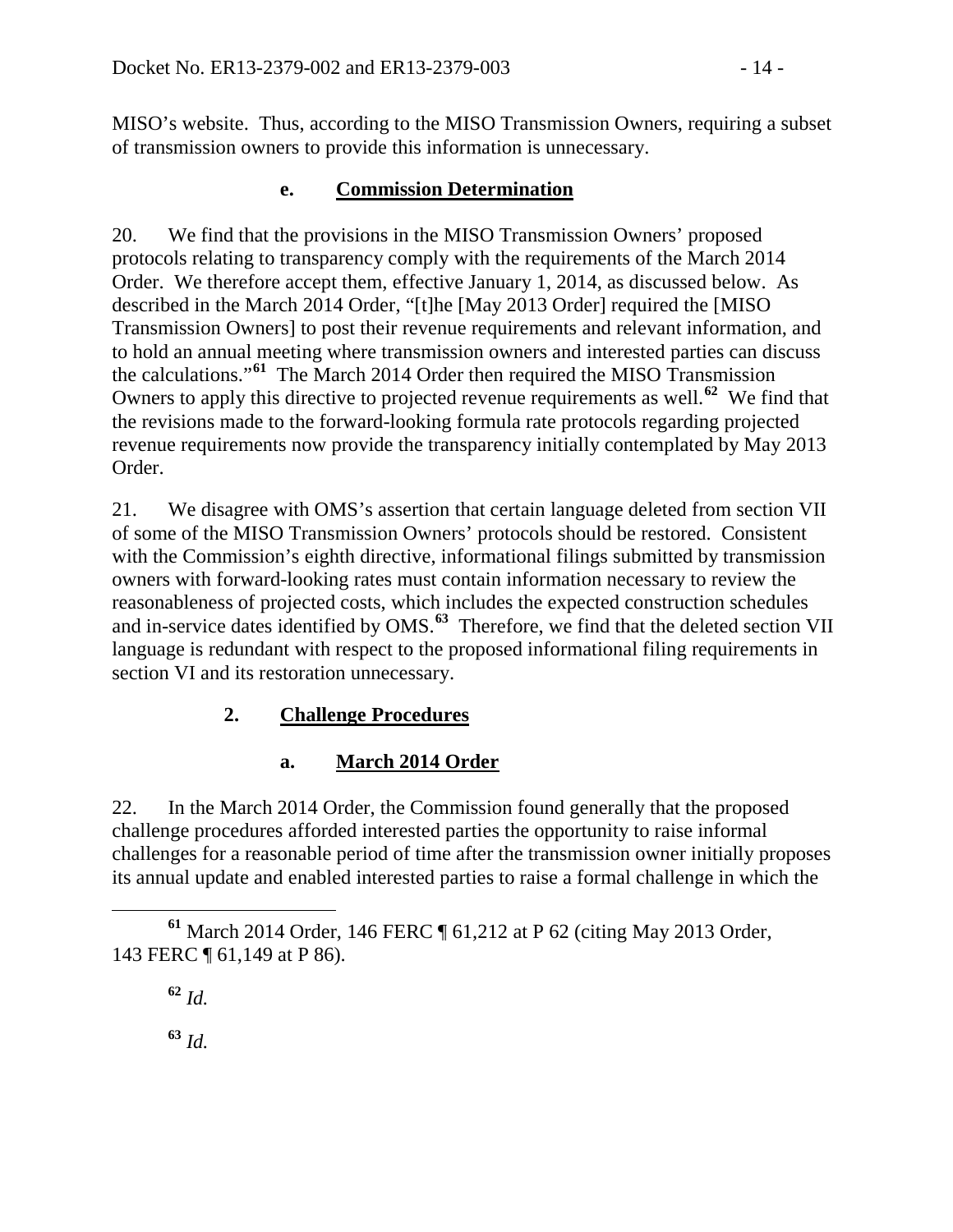transmission owner bears the burden of demonstrating the correctness of its update or true-up.**[64](#page-14-0)** However, the Commission required several adjustments to the protocols provisions related to the ability of customers to challenge transmission owners' implementation of the formula rate.

23. First, the Commission found that the proposed deadline for interested parties' submission of informal challenges raised concerns because it preceded the date by which transmission owners are required to respond to information requests, and required additional revisions that enable interested parties to present an informal challenge after an opportunity to evaluate all responses to information requests.**[65](#page-14-1)** Second, the Commission further directed the MISO Transmission Owners to revise the proposed limitations governing the range of issues that interested parties may raise through the challenge process in section IV.D of the protocols, in order to allow interested parties to raise all issues "that may be necessary to determine: (1) the extent or effect of an accounting change; (2) whether the annual true-up fails to include data properly recorded in accordance with the protocols; (3) the proper application of the formula rate and procedures in the proposed protocols; (4) the accuracy of data and consistency with the formula rate of the calculations shown in the annual true-up; (5) the prudence of actual costs and expenditures; and (6) the effect of any change to the underlying Uniform System of Accounts or applicable form; or any other information that may reasonably have substantive effect on the calculation of the charge pursuant to the formula."**[66](#page-14-2)** Third, the Commission directed the MISO Transmission Owners to revise their formula rate protocols "to permit interested parties to raise substantive issues in a formal challenge that they did not raise in their preceding informal challenge."**[67](#page-14-3)**

<span id="page-14-0"></span>24. Fourth, the Commission rejected the finality provision in section IV.I of the proposed protocols, which would deem a transmission owner's annual update or true-up final, and therefore "no longer subject to challenge pursuant to the[] protocols or by any other means by [the Commission] or any other entity…," if no formal challenge is filed.**[68](#page-14-4)**

 **<sup>64</sup>** *Id.* P 103. **<sup>65</sup>** *Id.* P 104. **<sup>66</sup>** *Id.* P 107.

<span id="page-14-4"></span><span id="page-14-3"></span><span id="page-14-2"></span><span id="page-14-1"></span>**<sup>67</sup>** *Id.* P 108. The Commission retained the requirement that an interested party submit an informal challenge in order to be able to raise *any* issue in a formal challenge, finding that this will encourage interested parties to actively engage throughout the process. *Id.* P 109.

**<sup>68</sup>** *Id.* P 110.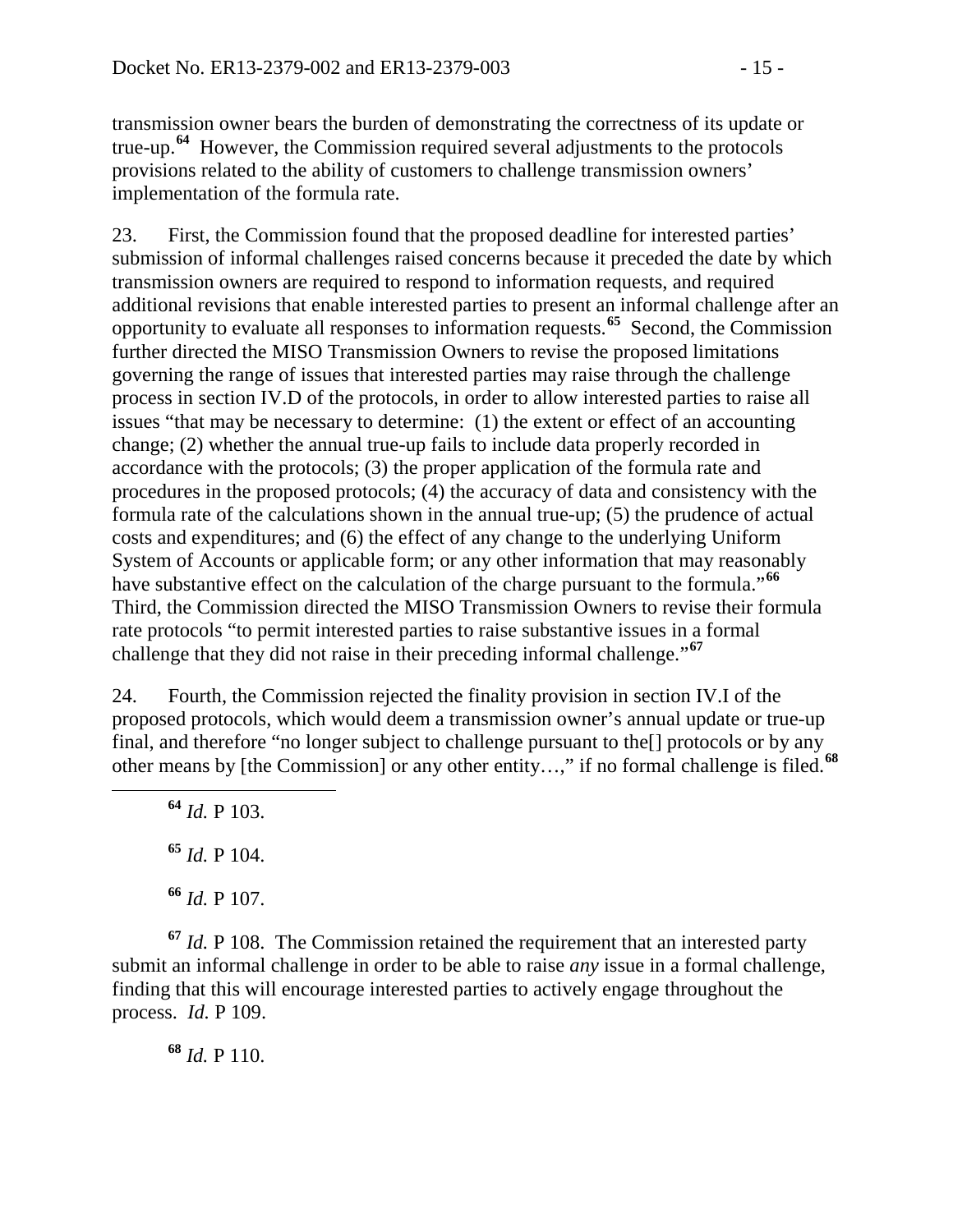The Commission further concluded that the provision would preclude the Commission and interested entities from exercising their rights under section 206 of the FPA. The Commission directed the MISO Transmission Owners to revise the proposed protocols to ensure that the Commission and interested entities are not precluded from exercising their statutory rights.

25. Fifth, the Commission found that the MISO Transmission Owners' proposal to require formal challenges to satisfy the filing requirements set forth in Rule 206 of the Commission's Rules of Practice and Procedure could create confusion with respect to the relationship between complaints, filed pursuant to section 206 of the FPA, and formal challenges, filed pursuant to the transmission owner's formula rate protocols.**[69](#page-15-0)** The Commission directed the MISO Transmission Owners to propose Tariff revisions that (1) make clear that formal challenges are filed pursuant to the proposed protocols, rather than Rule 206, and (2) detail specifically the filing requirements that an interested party must satisfy in submitting a formal challenge to the Commission.**[70](#page-15-1)** Sixth, the Commission directed the MISO Transmission Owners to propose Tariff revisions to clarify that formal challenges should be filed in the informational filing dockets, noting that the deadlines for filing formal challenges and informational filings, December 30 and January 31, respectively, must be revised to accommodate this change, to provide a reasonable period of time after the filing of the informational filing before formal challenges are due.**[71](#page-15-2)**

26. Seventh, the Commission noted that the MISO Transmission Owners' proposed protocols stated that the challenge provisions would be subject to the applicable confidentiality protections under the Tariff, but that the confidentiality provisions under the Tariff only cover the sharing of information by MISO with other Balancing Authorities, Transmission Owners, Market Participants and Regulating Authorities.**[72](#page-15-3)** Therefore, the Commission directed the MISO Transmission Owners to explain how the protocols' challenge procedures will ensure that customers have access to information that will allow them to effectively challenge the implementation of the formula rate or revise the protocols to ensure that they do.

- <span id="page-15-1"></span>**<sup>70</sup>** *Id.* P 112.
- <span id="page-15-2"></span>**<sup>71</sup>** *Id.* P 113.
- <span id="page-15-3"></span>**<sup>72</sup>** *Id.* P 114.

<span id="page-15-0"></span>**<sup>69</sup>** *Id.* PP 111-112.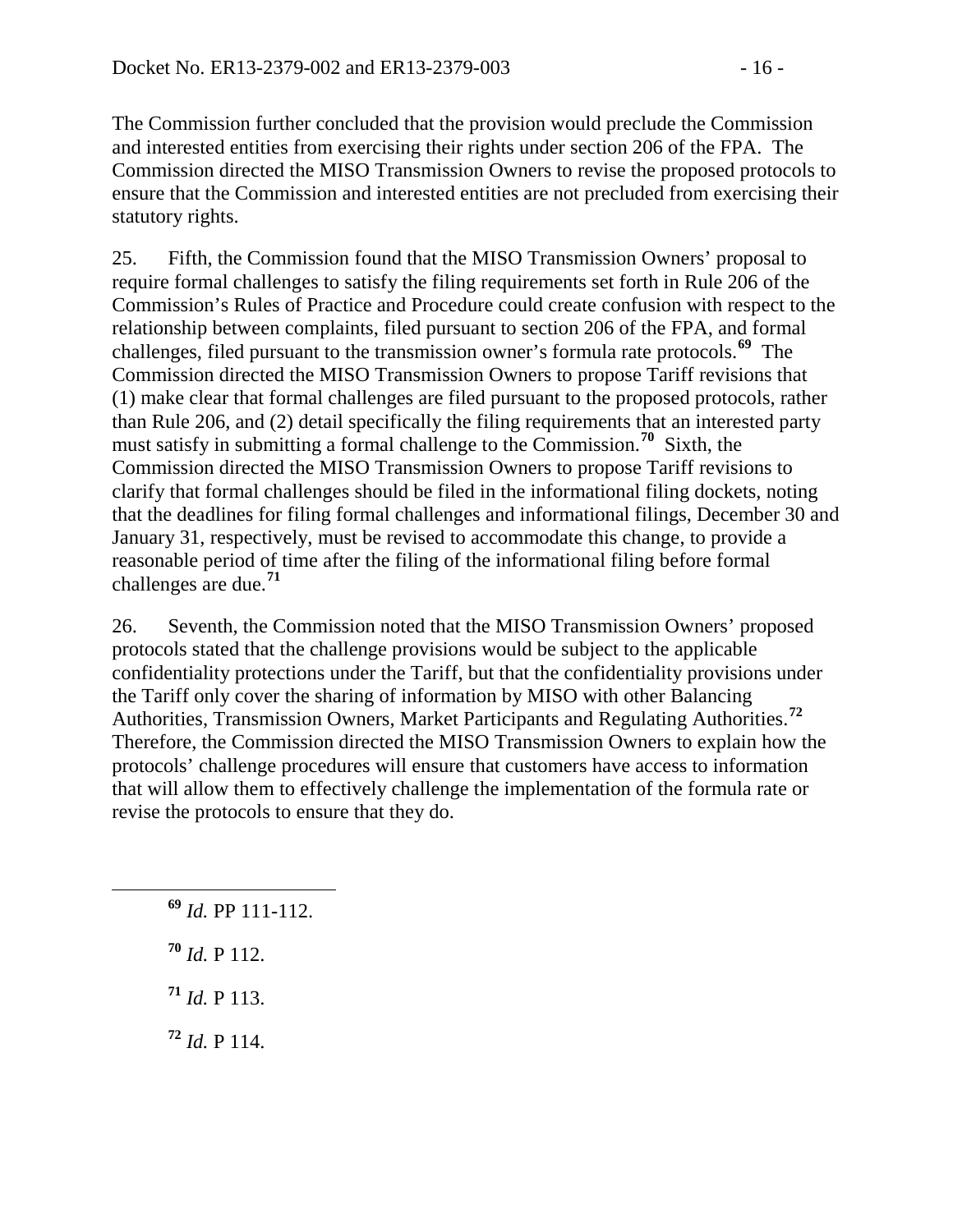### **b. MISO Transmission Owners Filing**

27. In response to the Commission's first directive, the MISO Transmission Owners propose a revised timeline in order to establish a single process for information exchange and challenges on both the annual true-ups and projected net revenue requirement.**[73](#page-16-0)** For instance, the MISO Transmission Owners state that they have revised the deadline for submission of informal challenges to January 31 following the publication date, which is more than two weeks after the January 10 deadline for the transmission owner to respond to all information requests.

28. The MISO Transmission Owners state that they have revised section IV.D of the protocols to comply with the Commission's second directive, so that the proposed limitations governing the range of issues that interested parties may raise through the challenge process to all parties to raise any issues that "may reasonably have substantive effect on the calculation of the charge pursuant to the formula."**[74](#page-16-1)** The MISO Transmission Owners also state that they have revised the protocols to state that a party may not pursue a formal challenge if it did not submit an informal challenge during the review period, as directed by the Commission, in compliance with the Commission's third directive. **[75](#page-16-2)** They explain that this provision will eliminate the requirement that a party file an informational challenge on an issue as a prerequisite to filing a formal challenge on that same issue.

29. The MISO Transmission Owners state that they have complied with the Commission's fourth directive by deleting the language from the finality provision of the protocols in section IV.I, to ensure that the Commission and interested parties are not precluded from exercising their statutory rights.**[76](#page-16-3)**

30. The MISO Transmission Owners state that they have revised section IV of the protocols in response to the Commission's fifth directive to: (1) make clear that formal challenges are filed pursuant to the proposed protocols rather than Rule 206; and (2) detail the filing requirements that a party satisfy in submitting a formal challenge to the Commission.<sup>[77](#page-16-4)</sup> Specifically, the MISO Transmission Owners state that they have:

<span id="page-16-1"></span>**<sup>74</sup>** *Id.* at 15-16.

<span id="page-16-2"></span>**<sup>75</sup>** *Id.* at 16.

<span id="page-16-3"></span>**<sup>76</sup>** *Id.* at 16-17.

<span id="page-16-4"></span>**<sup>77</sup>** *Id.* at 17.

<span id="page-16-0"></span>**<sup>73</sup>** MISO Transmission Owners Filing, Transmittal at 15.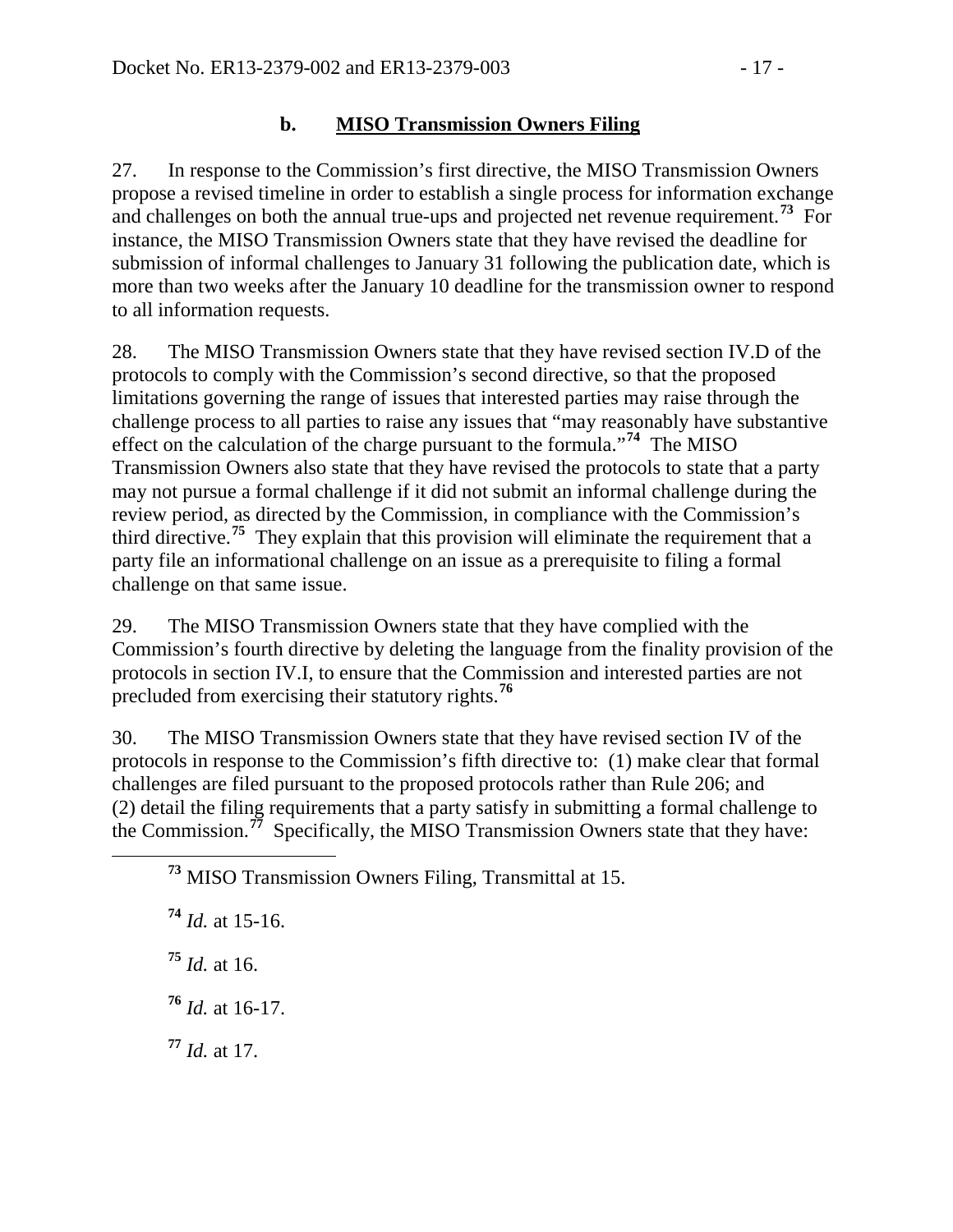(1) deleted the requirement that formal challenges shall be filed under and satisfy all requirements established by 18 C.F.R. § 305.206 (2014); and (2) adopted a new section IV.C, which states that informal challenges are subject to the resolution procedures and limitations in section IV of the protocols and also establishes requirements for filing formal challenges. The MISO Transmission Owners assert that these requirements are based on the relevant provisions of Rule 206. The MISO Transmission Owners argue that these changes are just and reasonable because they are not unduly burdensome and they are necessary for the Commission and the transmission owner to understand the nature of the formal challenge. They state that interested parties filing formal challenges will be required to identify the alleged violation and explain how it violates the filed rate, how it impacts the interested party, and the specific relief requested. They further state that interested parties must include any relevant documents or other information necessary to support their formal challenge. Finally, they state that the revised formal challenge procedures also specify the requirements for serving the formal challenge on the transmission owner.**[78](#page-17-0)**

31. The MISO Transmission Owners state that they have revised the protocols to comply with the Commission's sixth directive by clarifying that formal challenges should be filed in the same docket as the transmission owner's informational filing, and making changes to the timeline to afford interested parties a reasonable period of time after the filing of an informational filing before formal challenges are due, as directed by the Commission.**[79](#page-17-1)** Specifically, the MISO Transmission Owners state that the revised deadline for informational filings is March 15 and the revised deadline for formal challenges is March 31, following the review period.

32. Finally, the MISO Transmission Owners state that they have complied with the Commission's seventh directive by revising the confidentiality provisions in the protocols to remove the reference to "applicable confidentiality provisions under the Tariff," and replaced it with a statement that all responses to information requests and informal challenges will be posted on the MISO website and OASIS, except when the transmission owner deems such information to be confidential.**[80](#page-17-2)** In such cases, the revised protocols provide that the transmission owner will execute a confidentiality agreement with the requesting party. The MISO Transmission Owners state that these revisions will enable interested parties that execute a confidentiality agreement to gain access to relevant

<span id="page-17-0"></span>**<sup>78</sup>** *Id.* at 17-18.

<span id="page-17-1"></span>**<sup>79</sup>** *Id.* at 18.

<span id="page-17-2"></span>**<sup>80</sup>** *Id.* at 19.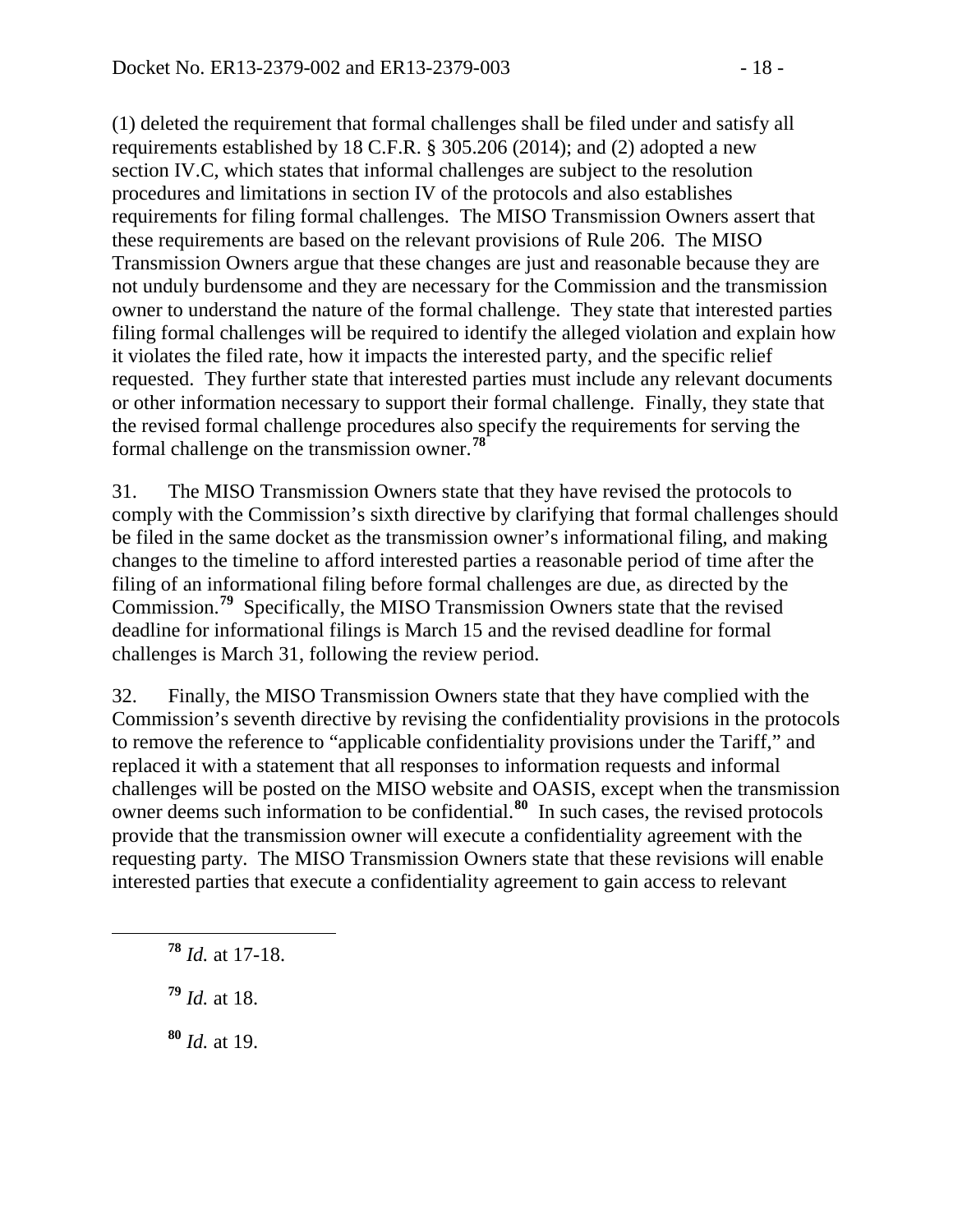information, while ensuring that transmission owners are not forced to publicly divulge confidential or competitively sensitive business information.

### **c. Protests**

33. OMS protests the proposed revision to section IV.G of the protocols, which states that "a party may not pursue a [f]ormal [c]hallenge if that party did not submit an [i]nformal [c]hallenge during the applicable [r]eview [p]eriod."**[81](#page-18-0)** OMS argues that this language does not clearly indicate that a party is not required to submit an informal challenge on a particular issue before submitting a formal challenge on that issue.**[82](#page-18-1)** OMS recommends that the language be revised to state that "a party may not pursue a [f]ormal [c]hallenge if that party did not submit an [i]nformal [c]hallenge on any issue during the applicable [r]eview [p]eriod."

34. OMS also protests the proposed revisions to section IV.C of the protocols, which set forth a proposed list of content requirements for formal challenges.**[83](#page-18-2)** First, OMS protests the requirement in section IV.C(h) that a challenging party must state whether they used the informal challenge process to dispute the specific issue raised in their formal challenge, and if not, why not. OMS argues that this goes against the Commission's directive in the March 2014 Order that, while parties must participate in the informal challenge process before they may submit a formal challenge, they are not required to raise a specific issue in an informal challenge before submitting a formal challenge on that issue.**[84](#page-18-3)** OMS requests that section IV.C(h) be revised to require the challenging party to state whether the filing party utilized the informal challenge procedures with regard to any issue. Second, OMS protests the requirement under sections IV. $C(1)(a)$  and (b) of the protocols that a party pursuing a formal challenge must identify and explain the action or inaction that violates "the filed rate formula or protocols." OMS suggests that this language be revised to require the party to identify and explain the action or inaction which is alleged to violate "the application of the rate formula."**[85](#page-18-4)** OMS argues that this revision will clarify that the focus of the formal

- <span id="page-18-0"></span>**<sup>81</sup>** OMS Comments at 4.
- <span id="page-18-1"></span>**<sup>82</sup>** *Id.* at 5.
- <span id="page-18-2"></span>**<sup>83</sup>** *Id.*
- <span id="page-18-3"></span>**<sup>84</sup>** *Id.* at 6.
- <span id="page-18-4"></span>**<sup>85</sup>** *Id.* at 7.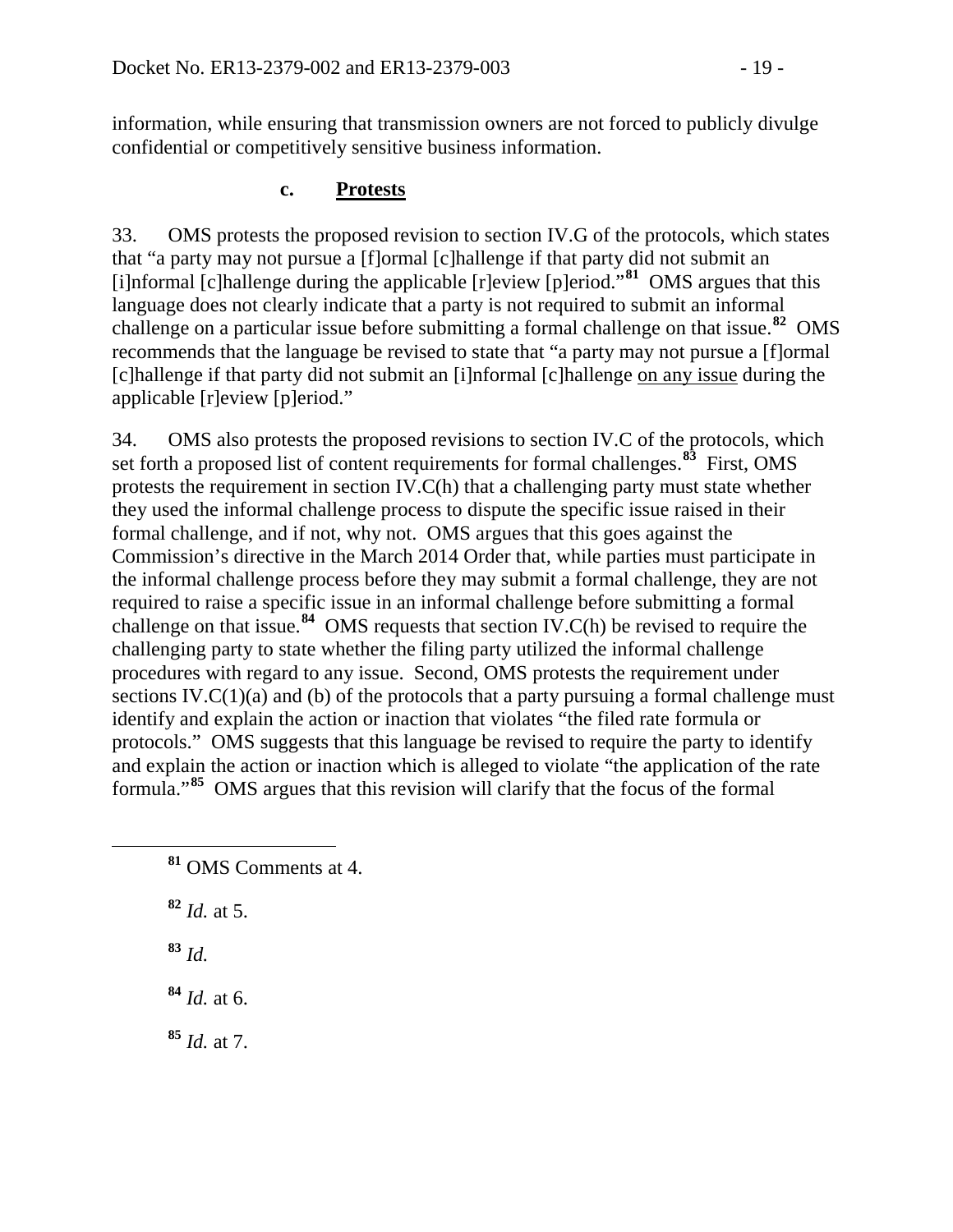challenge is on alleged violations of the protocols or the application of the formula rate, rather than the rate itself.

35. OMS and Joint Customers challenge the language in section IV.A of the protocols, which states that failure to pursue an issue through the challenge process "shall bar pursuit of such issue..."**[86](#page-19-0)** Joint Customers argue that this language could be interpreted as prohibiting an interested party from raising an issue in a formal challenge because it did not raise the issue in an informal challenge, and request that the language be deleted.**[87](#page-19-1)** OMS argues that this language could be read to preclude a party's statutory right to pursue a complaint under section 206 of the FPA. Although OMS acknowledges that section IV.I of the protocols specifically references a party's section 206 rights, in the interest of avoiding confusion, OMS suggests that the following sentence be added to section IV.A:

Nothing herein shall affect a party's statutory right to challenge a transmission owner's true-up adjustment or projected net revenue requirement by filing a separate complaint pursuant to section 206 of the FPA.**[88](#page-19-2)**

36. Joint Customers argue that two of the proposed formal challenge procedures in section IV.C.1 of the protocols are overly burdensome and inappropriate.**[89](#page-19-3)** First, Joint Customers protest the language in section IV.C.1(e) requiring an entity filing a formal challenge to state whether the issues presented are pending in an existing proceeding where the filing party is a party, and if so, explain why resolution cannot be achieved in that proceeding. Joint Customers state that the existence of other proceedings is irrelevant to whether the annual update or true-up for a given rate year is just and reasonable. Second, Joint Customers protest the language in section IV.C.1(g) requiring a filing party to include with its filing all documents in possession of, or otherwise attainable by, the filing party that support the facts in the formal challenge.**[90](#page-19-4)** Joint Customers state that this requirement is onerous because at the time a formal challenge is made, there would exist no formal proceedings that would enable the filing party to

<span id="page-19-0"></span>**<sup>86</sup>** *Id.*; Joint Customers Protest at 2.

<span id="page-19-1"></span>**<sup>87</sup>** Joint Customers Protest at 3.

<span id="page-19-2"></span>**<sup>88</sup>** OMS Comments at 8.

<span id="page-19-3"></span>**<sup>89</sup>** Joint Customers Protest at 3.

<span id="page-19-4"></span>**<sup>90</sup>** *Id.* at 4.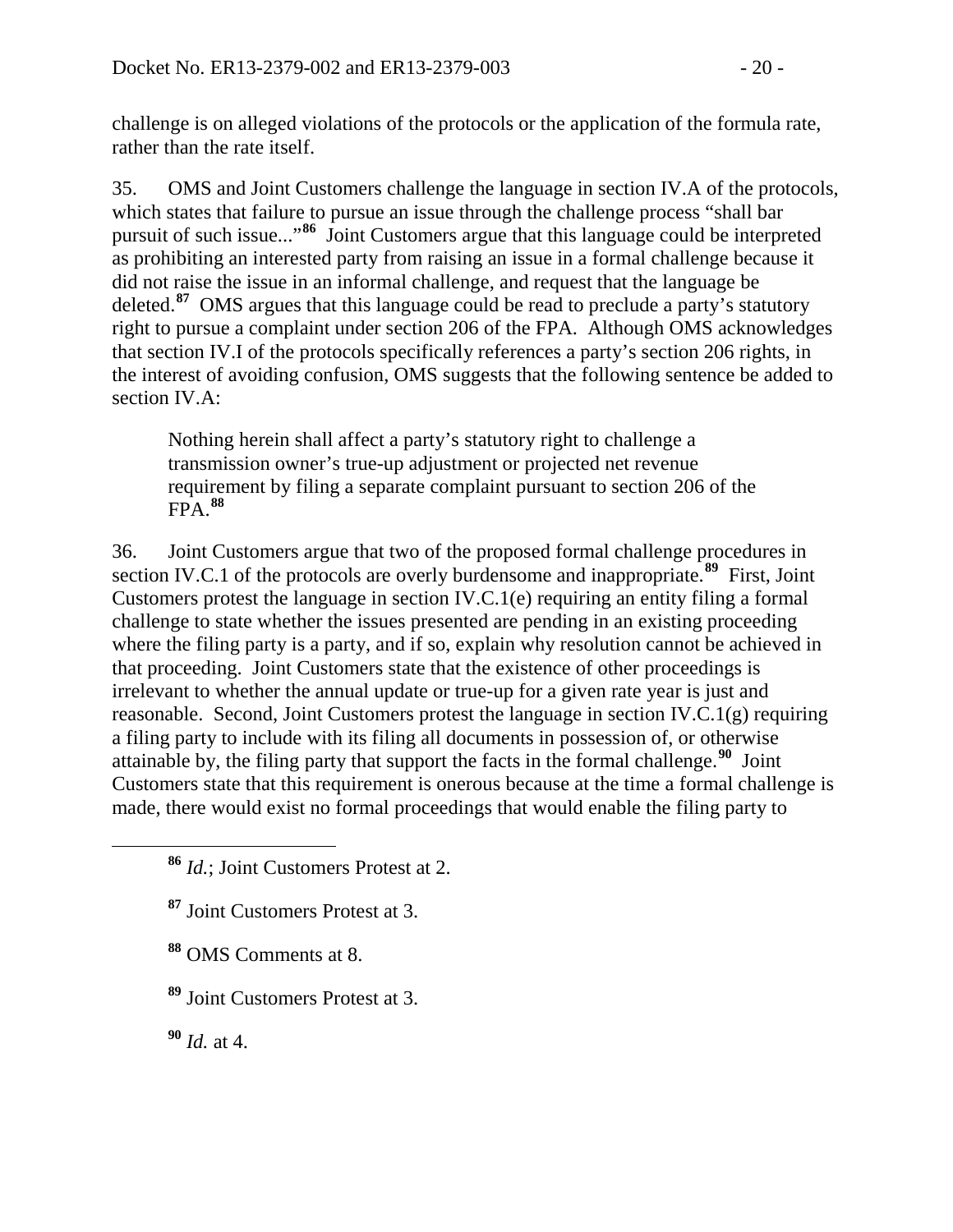obtain all such documents, and that given the time constraint within which a formal challenge must be filed, a party would not likely have the ability to obtain all "attainable" documents. Joint Protesters request that these two provisions be deleted from the protocols.

37. Joint Customers state that the deadline for formal challenges to be filed under the revised timeline is March 31, which is only 16 days after the informational filing deadline of March 15.**[91](#page-20-0)** Joint Customers argue that 16 days is not a reasonable period of time to review the informational filing, have discussions with the transmission owner, and prepare and submit a formal challenge. Joint Customers request that the deadline be moved to April 15.

38. Joint Customers note that, in response to the Commission's directive to explain how the challenge procedures will ensure that customers have adequate access to information, the MISO Transmission Owners have proposed to remove references to "applicable confidentiality provisions under the Tariff" and replaced them with a statement that all response to information requests and informal challenges will be posted on the website and OASIS, except where the transmission owner deems such information confidential.**[92](#page-20-1)** Joint Customers note that the protocols provide for a confidentiality agreement between the transmission owner and the requesting party in that circumstance. Joint Customers ask the Commission to require that any such confidentiality agreement be modeled on the Commission's *pro forma* Model Protective Order to ensure that the confidentiality agreement is not so onerous as to allow the transmission owner to unreasonably withhold information from interested parties.**[93](#page-20-2)**

39. Joint Customers note that in the March 2014 Order, the Commission ordered the MISO Transmission Owners to include, in the description of the issues that may be raised in the challenge process under section IV.D of the protocols, the words "the accuracy of data and consistency with the formula rate of the calculations shown in the annual trueup."**[94](#page-20-3)** Joint Customers note that the MISO Transmission Owners substituted the word "charges" for the word "calculations." Joint Customers ask the Commission to direct the MISO Transmission Owners to explain the use of the word "charges" or to conform to the directive in the March 2014 Order.

<span id="page-20-0"></span>**<sup>91</sup>** *Id.* at 5.

<span id="page-20-1"></span>**<sup>92</sup>** *Id.* at 6.

<span id="page-20-2"></span>**<sup>93</sup>** *Id.* at 7.

<span id="page-20-3"></span>**<sup>94</sup>** *Id.* (citing March 2014 Order, 146 FERC ¶ 61,212 at P 107).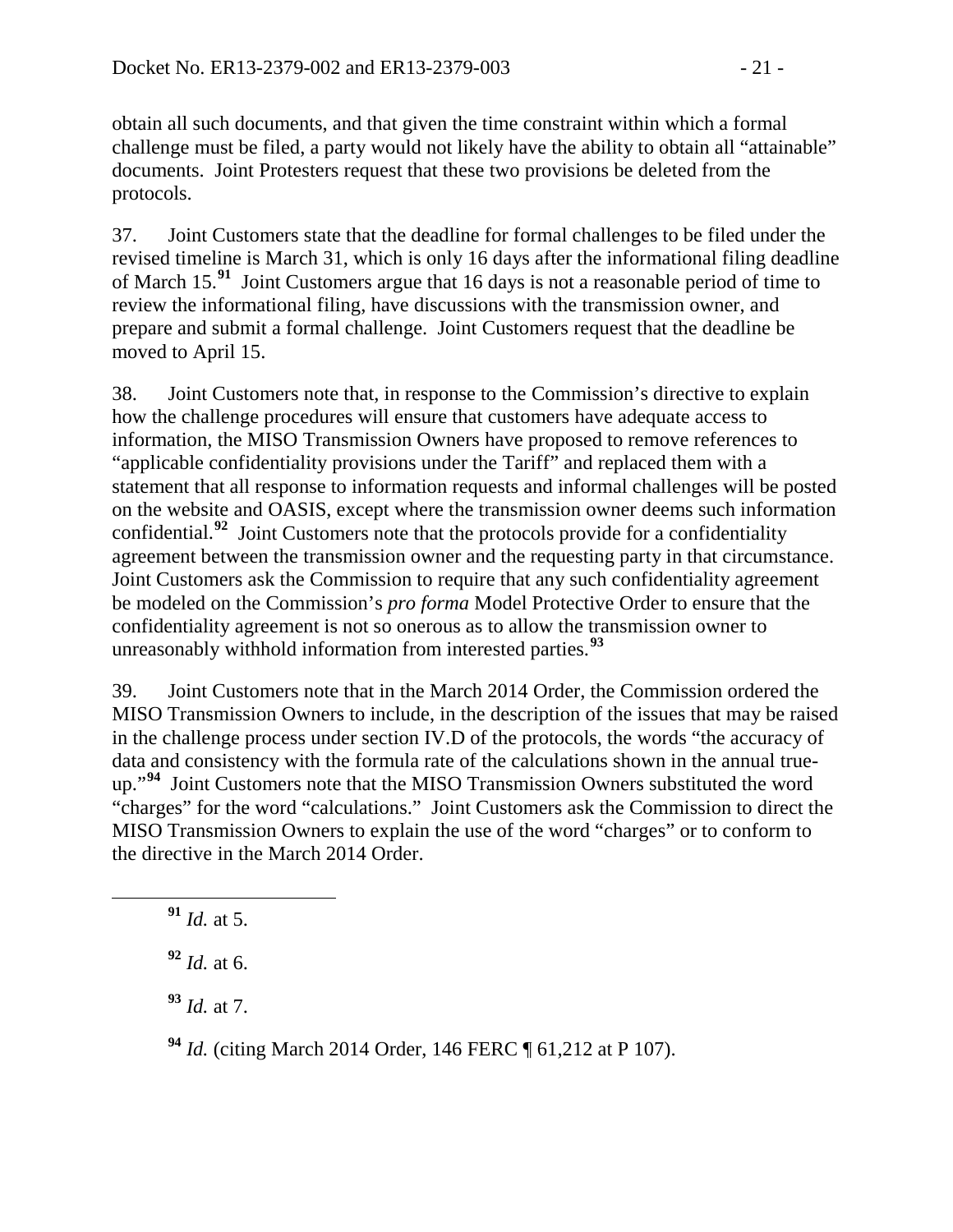### **d. Answer**

40. In response to the OMS's request that Commission direct the MISO Transmission Owners to add language to section IV.G of the protocols clarifying that an interested party must submit an informal challenge on any issue to submit a formal challenge, the MISO Transmission Owners state that the request is superfluous but that they are willing to add the requested language.**[95](#page-21-0)**

41. The MISO Transmission Owners argue that basing some of the formal challenge requirements on Rule 206 complies with the Commission's directives, and they emphasize that the Commission found that only "some of Rule 206(b)'s requirements may not be easily applied in the formal challenge context.<sup>"[96](#page-21-1)</sup> To this end, the MISO Transmission Owners state that requiring an interested party filing a formal challenge to explain whether the interested party raised the issue in an informal challenge and, if not, to explain why not, does not bar an interested party from pursuing a formal challenge without first submitting an informal challenge on the issue. Rather, the MISO Transmission Owners assert, the provision preserves the right to file a formal challenge while providing the Commission and transmission owner with more information about the issue. The MISO Transmission Owners contend that, contrary to OMS's assertion, this provision places only a modest burden on an interested party and does not exceed the directives of the March 2014 Order.**[97](#page-21-2)**

42. The MISO Transmission Owners argue that OMS's request to substitute the words "filed rate formula" with "application of the rate formula" in section IV. $C(1)(a)$  and IV.C(1)(b) of the protocols is unnecessary. The MISO Transmission Owners state that any misapplication of the rate formula would be a violation of the filed rate and that OMS's intent is unclear.**[98](#page-21-3)**

43. In response to the Joint Customers' protest that proposed changes in section IV.A of the protocols may limit an interested party's ability to submit a formal challenge, the MISO Transmission Owners assert that Joint Customers have misread the provision. Rather, the MISO Transmission Owners argue, section IV.A states only that a party cannot use the informal and formal challenge processes to submit a challenge on an issue

<span id="page-21-2"></span>**<sup>97</sup>** *Id.* at 8-10.

<span id="page-21-3"></span>**<sup>98</sup>** *Id.* at 20-21.

<span id="page-21-0"></span>**<sup>95</sup>** MISO Transmission Owners Answer at 21-22.

<span id="page-21-1"></span>**<sup>96</sup>** *Id.* at 7 (citing March 2014 Order, 146 FERC ¶ 61,212 at P 112).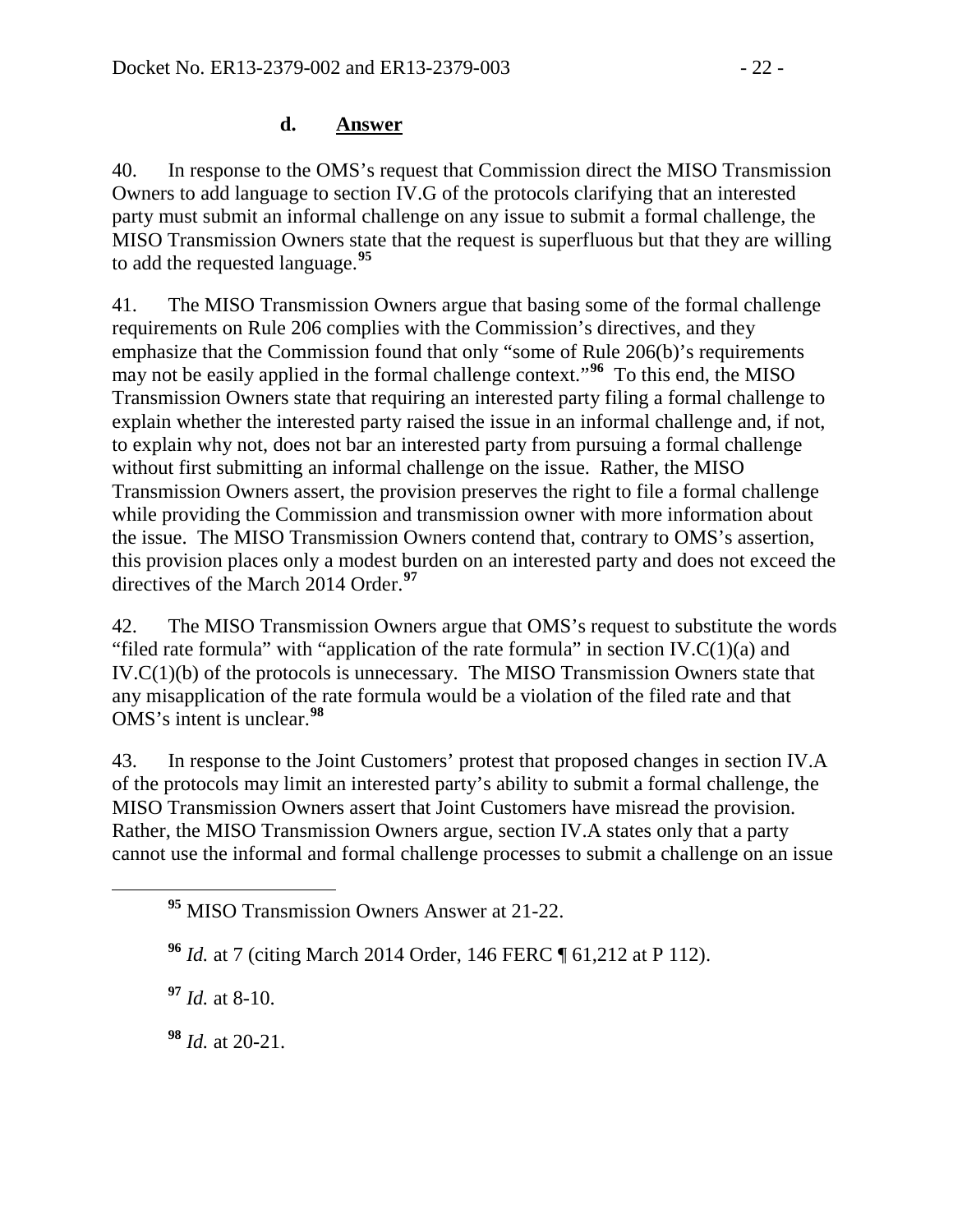pertaining to a prior rate year. The MISO Transmission Owners also state that section IV.A does not preclude an interested party from pursuing a complaint pursuant to section 206 of the FPA as OMS suggests. The MISO Transmission Owners argue that nothing in section IV.A impinges upon an interested party's statutory rights and that, as OMS acknowledges, section IV.I already expressly preserves such rights. The MISO Transmission Owners further state that the Commission already approved the language OMS seeks to modify, and thus the request is beyond scope of the March 2014 Order.**[99](#page-22-0)**

44. The MISO Transmission Owners state that the provisions in section IV.C.1(e) requiring an interested party submitting a formal challenge to state whether the issues presented are presently being discussed in an existing proceeding, contrary to Joint Customers' assertions, are limited to the same issue and are limited only to other proceedings in which the interested party is a party. The MISO Transmission Owners argue that the provisions place virtually no additional burden on an interested party and will aid the Commission in identifying overlapping issues pending in multiple proceedings. The MISO Transmission Owners also emphasize that the provisions require only that an interested party provide information of which it is aware and does not require consolidation of formal challenges.**[100](#page-22-1)**

45. The MISO Transmission Owners assert that a requirement that interested parties provide all documents to support the facts alleged in a formal challenge is reasonable. The MISO Transmission Owners further argue that the Joint Customers' argument that such a requirement is overly burdensome ignores the purpose of formal challenge procedures – to enable a greater understanding of a transmission owner's implementation of its formula rate and to obtain necessary information to challenge that implementation. The MISO Transmission Owners also assert that Joint Customers exaggerate the time constraint to gather such information, noting that an interested party would have nearly 10 months to submit a formal challenge after the annual publication date.**[101](#page-22-2)**

46. The MISO Transmission Owners argue that interested parties have a lengthy period of time to submit formal challenges, beginning with the publication date. The MISO Transmission Owners state that Joint Customers ignore this fact and that interested parties need not wait until the submission of the informational filing to issue a formal

<span id="page-22-1"></span>**<sup>100</sup>** *Id.* at 10-12.

<span id="page-22-2"></span>**<sup>101</sup>** *Id.* at 12-13.

<span id="page-22-0"></span>**<sup>99</sup>** *Id.* at 6-7.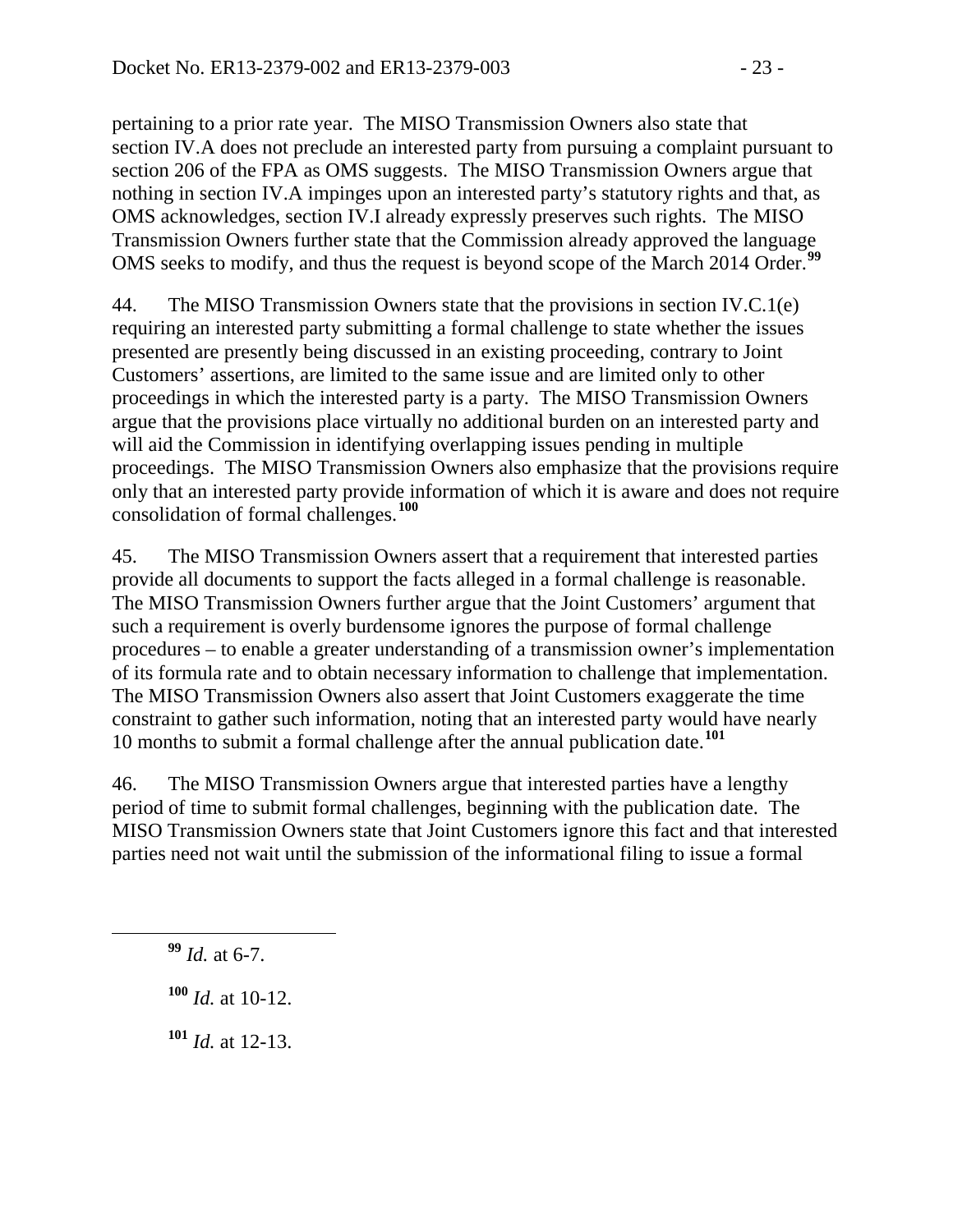challenge. Nevertheless, the MISO Transmission Owners state that they are willing to extend the deadline for filing formal challenges to April 15.**[102](#page-23-0)**

47. The MISO Transmission Owners argue that Joint Customers' complaint regarding the treatment of confidential information is beyond the scope of this proceeding. The MISO Transmission Owners state that the Commission merely directed the MISO Transmission Owners to explain how existing protocols provide interest parties access to confidential information and that the MISO Transmission Owners have complied with this directive. The MISO Transmission Owners argue that Joint Customers' proposed solution, modeling treatment of confidential information on the Model Protective Order, is inappropriate in a formula rate context. The MISO Transmission Owners argue that the Model Protective Order envisions discovery by a presiding Administrative Law Judge, the need for which the Commission previously rejected.**[103](#page-23-1)** The MISO Transmission Owners additionally argue that the Model Protective Order does not appear to contemplate excluding access to information by entities such as transmission competitors. Thus, the MISO Transmission Owners state, the Model Protective Order is not designed to address unfair gains in competitive advantage.**[104](#page-23-2)** The MISO Transmission Owners contend that Joint Customers' confidence in the Model Protective Order's balance between confidentiality and need for access ignores the fact that "in the post-Order No. 1000 competitive landscape," cost-related information is competitively sensitive and customers may also be competitors.**[105](#page-23-3)**

48. The MISO Transmission Owners state that the use of the word "charges" in section IV.D of the protocols for historical formula rates is both appropriate and intentional. The MISO Transmission Owners explain that a forward-looking formula rates "calculates" a true-up adjustment while a historical formula rate produces a charge for a given rate year.**[106](#page-23-4)**

<span id="page-23-0"></span>**<sup>102</sup>** *Id.* at 22-33.

<span id="page-23-1"></span>**<sup>103</sup>** *Id.* at 14-15 (citing May 2013 Order, 143 FERC ¶ 61,149 at P 122).

<span id="page-23-2"></span>**<sup>104</sup>** *Id.* at 15-16.

<span id="page-23-3"></span>**<sup>105</sup>** *Id.* at 16.

<span id="page-23-4"></span>**<sup>106</sup>** *Id.* at 19-20.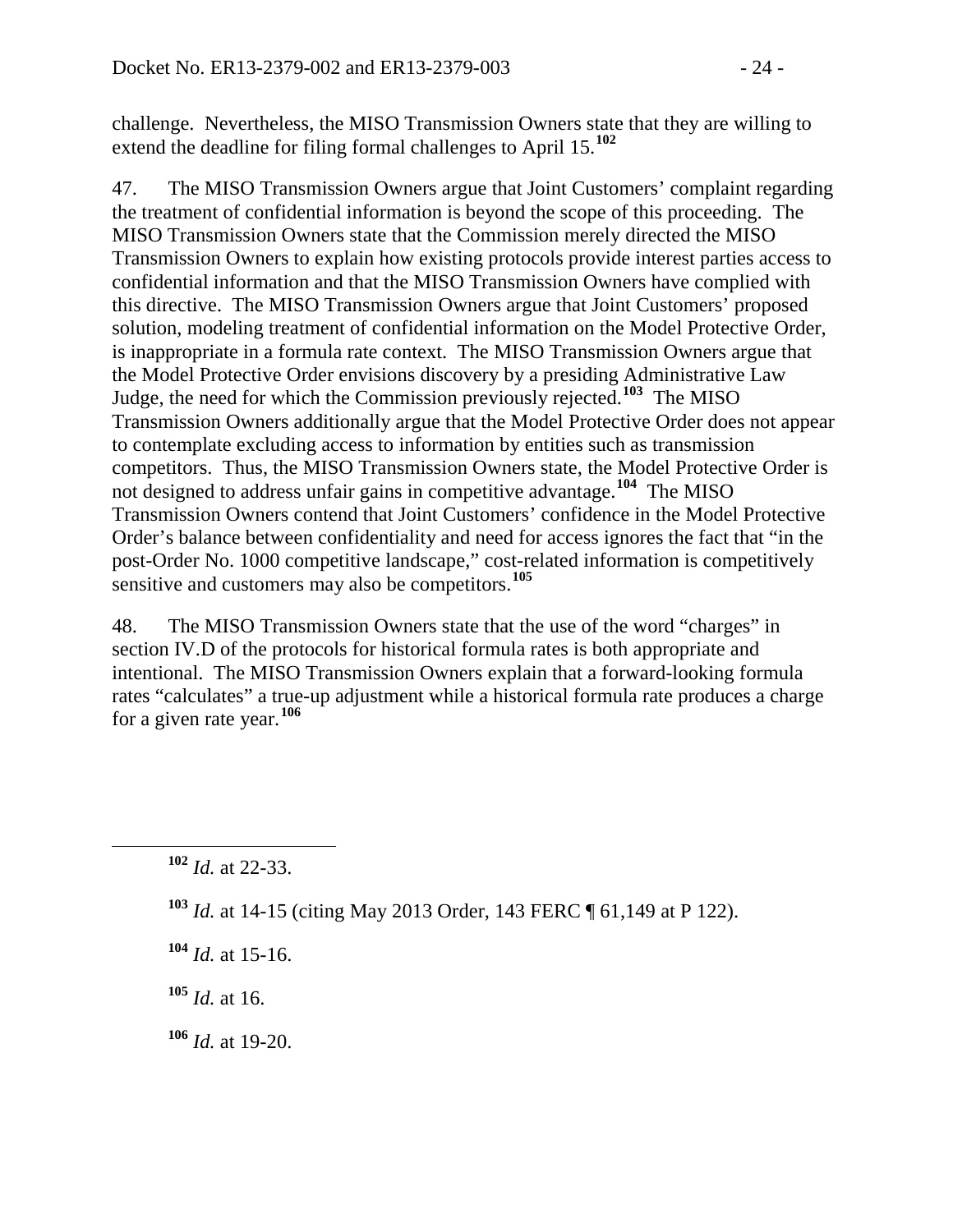#### **e. Commission Determination**

49. We find that the provisions in the MISO Transmission Owners' proposed protocols relating to challenge procedures generally comply with the requirements of the March 2014 Order. We therefore conditionally accept them, subject to further compliance, as discussed below. However, we grant OMS's request to require the MISO Transmission Owners to add language which states that an interested party must submit an informal challenge *on any issue* to submit a formal challenge. We find that the proposed modification will lend clarity to interested parties that the subject of formal challenges does not need to be the same as an interested party's previous informal challenge. Therefore, we direct the MISO Transmission Owners, as they committed in their answer, to revise section IV.G of their formula rate protocols, in a compliance filing due within 30 days of the date of this order.

50. We reject Joint Customers' proposal to delete "shall bar pursuit of such issue with respect to that Annual Update" in section IV.A of the protocols. In the March 2014 Order, the Commission directed the MISO Transmission Owners to revise their formula rate protocols to permit "interested parties to raise substantive issues in a formal challenge that they did not raise in their preceding informal challenge;"**[107](#page-24-0)** however, the language identified by Joint Customers does not contradict this directive. Rather, the proposed language provides that challenge procedures are available to interested parties only for a given rate year. Accordingly, we will also reject OMS's proposal to add a sentence to section IV.A of the formula rate protocols which would clarify that the protocols do not restrict an interested party's ability to file a complaint pursuant to section 206 of the FPA. We agree with the MISO Transmission Owners that section IV.I sufficiently preserves this right. As the MISO Transmission Owners note, in the March 2014 Order, the Commission accepted the provision contested by both Joint Customers and OMS and did not direct modifications.**[108](#page-24-1)** Therefore, we find the Joint Customers' and OMS's proposals beyond the scope of this proceeding.

51. We accept the MISO Transmission Owners' proposed requirements for interested parties submitting a formal challenge, with one exception, as noted below. In the March 2014 Order, the Commission found that the MISO Transmission Owners' initial proposal to base the filing requirements for a formal challenge on Rule 206 could create confusion and that the filing requirements must, therefore, be specifically detailed in the protocols. However, the Commission also found that Rule 206 could provide a reasonable model for formal challenge filing requirements, noting that Rule 206 "ensure[s] that interested

<span id="page-24-1"></span>**<sup>108</sup>** *Id.* P 103.

<span id="page-24-0"></span>**<sup>107</sup>** March 2014 Order, 146 FERC ¶ 61,212 at P 108.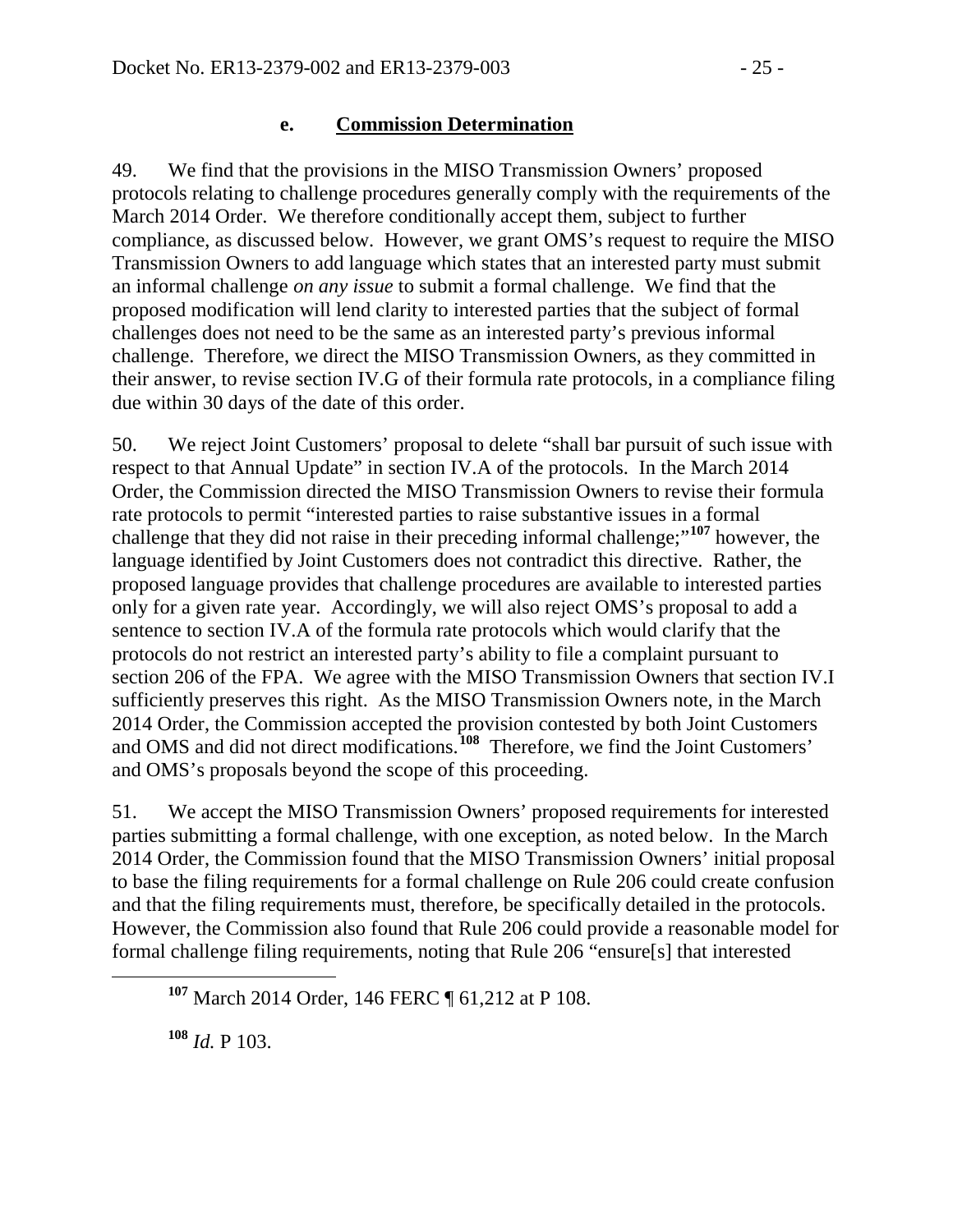parties sufficiently explain the matters being challenged without hampering any interested party's right to file a formal challenge" and "does not improperly shift the burden of persuasion to interested parties."**[109](#page-25-0)** We find that the MISO Transmission Owners' proposed formal challenge filing requirements maintain, with one exception, these standards such that any information required promotes an open and transparent proceeding without unduly burdening the interested party.

52. We disagree with Joint Customers' claims that requiring an interested party to state whether an issue raised in a formal challenge is the subject of another proceeding and to provide all available documents supporting a formal challenge exceeds the Commission's directives in March 2014 Order. In meeting both requirements, the interested party submitting the formal challenge faces a minimal burden. We agree with the MISO Transmission Owners that stating whether the subject of a formal challenge is at issue in a separate proceeding is limited to the same issue and only those proceedings to which the interested party is a party. Similarly, the MISO Transmission Owners' proposed revisions require only that an interested party present information supporting its formal challenge which it has already gathered and developed to support its case. Contrary to Joint Customers' claims, MISO's proposed requirements for submitting a formal challenge do not require that interested parties acquaint themselves with any and all information or separate proceedings which might further support the formal challenge.

53. In their protest, Joint Customers argue that one of the proposed filing requirements for submitting a formal challenge, to "State whether the filing party utilized the [i]nformal [c]hallenge procedures described in these protocols to dispute the action or inaction raised by the [f]ormal [c]hallenge, and, if not, describe why not,"**[110](#page-25-1)** places an unnecessary burden on the filing party. We disagree. Pursuant to proposed sections IV.C.1 through IV.C.2 of the protocols, an interested party must provide a comprehensive set of information with the submission of a formal challenge to allow a transmission owner and the Commission to understand the challenge. Requiring an interested party to explain the extent to which an informal challenge was or was not raised on an issue raised in a formal challenge adds minimal burden and can assist the Commission in deciding what procedures may be appropriate for resolving the challenge.

**<sup>109</sup>** *Id.* PP 111-112.

<span id="page-25-1"></span><span id="page-25-0"></span>**<sup>110</sup>** MISO Transmission Owners Filing, Ex. A (Illustrative Formula Rate Protocols for Transmission Owners Using a Historical Attachment O Rate Formula Template), section IV.C(1)(h); Ex. B (Illustrative Formula Rate Protocols for Transmission Owners Using a Forward-Looking Attachment O Rate Formula Template), section IV.C(1)(h).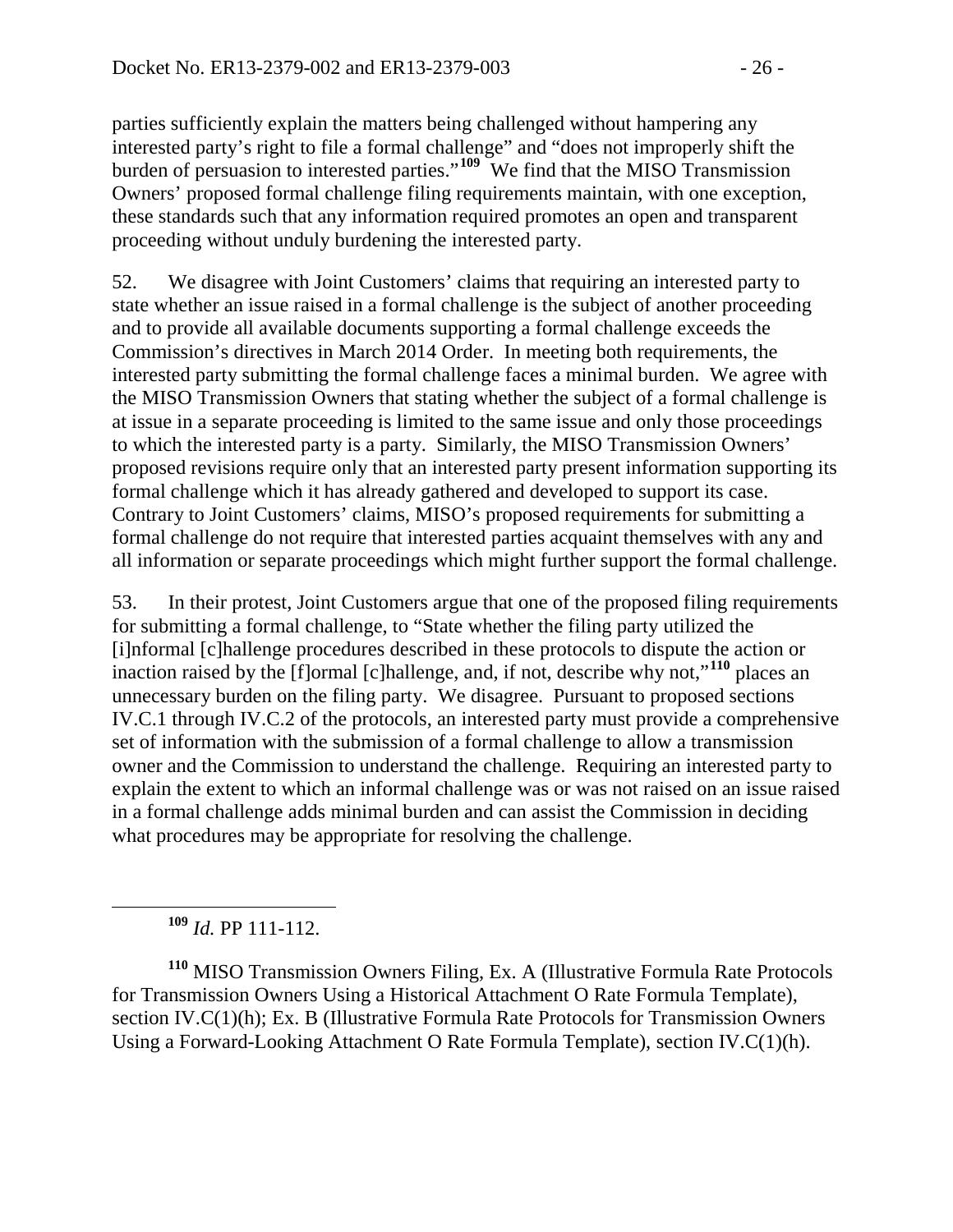54. In its protest, OMS recommends that the MISO Transmission Owners modify their protocols to clarify that an interested party submitting a formal challenge must identify and explain how the subject of a formal challenge violates the "application of the formula rate" rather than the formula rate itself. OMS asserts that its proposed change would clarify that the rate, itself, is not the subject of the challenge. We find that OMS's request may confuse this point by creating a circular reference. As the MISO Transmission Owners state in their answer, any misapplication of the formula is a violation of the rate. Accordingly, we reject OMS's request.

55. We accept the MISO Transmission Owners' offer to extend the deadline for submitting a formal challenge to April 15. We agree with Joint Customers that the proposed formal challenge deadline may not allow adequate review of the information filing and find the MISO Transmission Owners' proposal to extend the deadline to be an adequate compromise. Thus, we direct the MISO Transmission Owners in a compliance filing due within 30 days of the date of this order to revise their formula rate protocols to state that any interested party will have until April 15 to make a formal challenge with the Commission.

56. We reject Joint Customers' request that the Commission mandate the exchange of confidential information be modeled on the Model Protective Order. In the March 2014 Order, the Commission directed the MISO Transmission Owners "to explain how the protocols' challenge procedures will ensure that customers have access to information that will allow them to effectively challenge the implementation of the formula rate or revise the protocols to ensure that they do[,]<sup>"[111](#page-26-0)</sup> and the MISO Transmission Owners have complied. Joint Customers' assertion that the MISO Transmission Owners' confidentiality agreements may go "beyond the Model Protective Order" and prove "onerous" is speculative.**[112](#page-26-1)** We encourage the parties to consider the Model Protective Order as a basis for negotiating an appropriate confidentiality agreement under the protocols, but we do not mandate its use. If parties are unable to reach agreement on an appropriate confidentiality agreement, they may seek alternate dispute resolution**[113](#page-26-2)** or raise this before the Commission for formal resolution. Accordingly, we accept the MISO Transmission Owners' proposed revisions relating to confidential information.

**<sup>111</sup>** March 2014 Order, 146 FERC ¶ 61,212 at P 114.

**<sup>112</sup>** Joint Protestors Protest at 7.

<span id="page-26-2"></span><span id="page-26-1"></span><span id="page-26-0"></span>**<sup>113</sup>** *See* May 2013 Order, 143 FERC ¶ 61,149 at P 122 (noting that parties are free to request the appointment of a settlement judge, or avail themselves of the on-call settlement judge or the Commission's Dispute Resolution Service, to resolve any discovery disputes that arise under the protocols).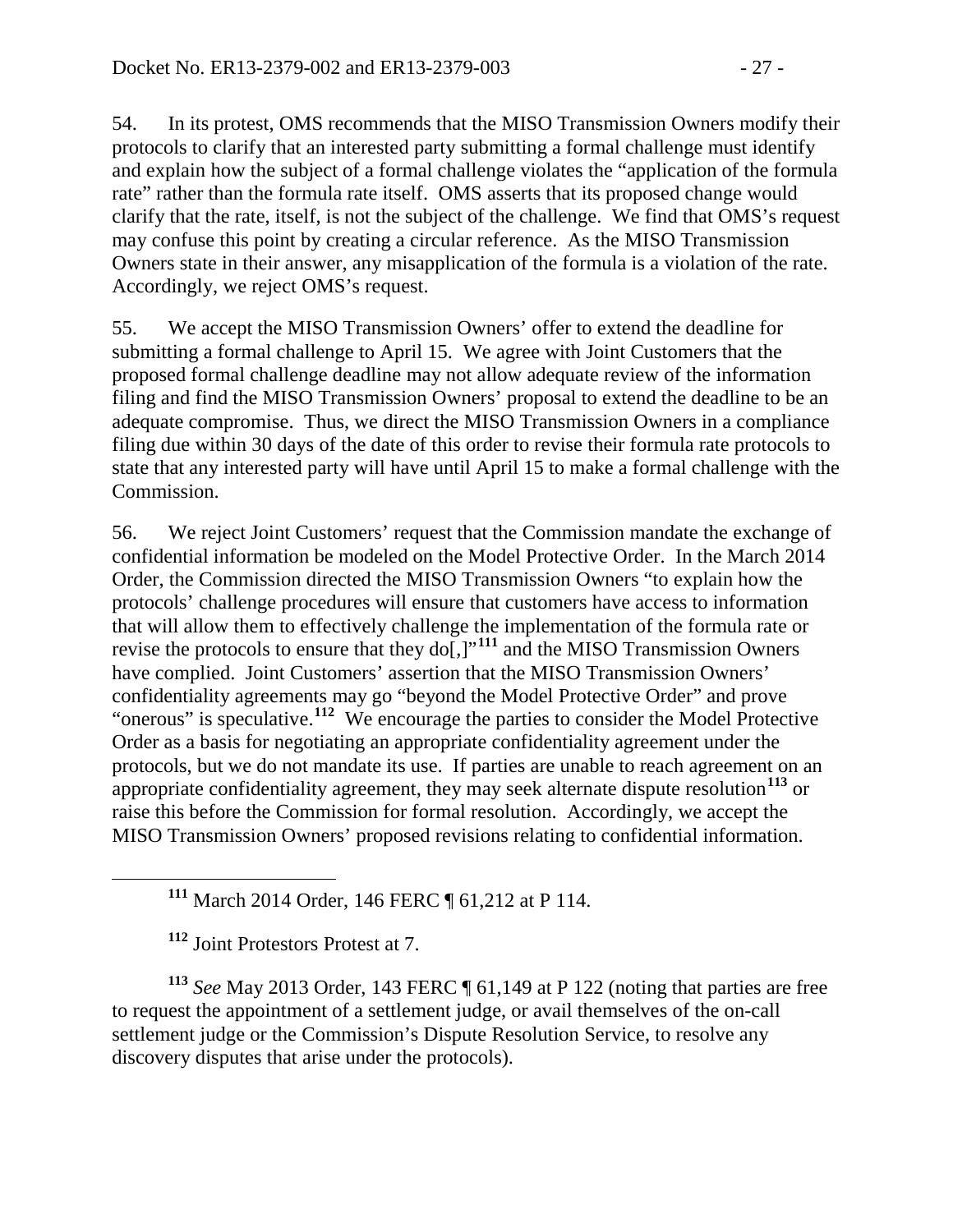57. With regard to Joint Customers' request that the Commission direct the MISO Transmission Owners to explain the use of the word "charges," we agree with the MISO Transmission Owners' explanation and reject Joint Customers' suggestion that the word "calculation" is a more appropriate term. As the MISO Transmission Owners explain, the word "charges" is properly applied when used in the context of a historical rate.

# **3. Attachment O-CMMPA**

58. On behalf of Central Minnesota, MISO separately filed proposed revisions to Attachment O-CMMPA of MISO's Tariff to modify the formula rate protocols. Central Minnesota states that it is applying the MISO Transmission Owners Filing virtually verbatim, except that it incorporates earlier Central Minnesota settlement obligations.**[114](#page-27-0)** Section 3.2 of the Settlement states "On or before April 1<sup>st</sup> of each year, Central Minnesota will provide to MISO Central Minnesota's Attachment O-CMMPA Agency (incorporating a one year lag)…" and the corresponding Section 3.3 states that April 1 is Central Minnesota's OASIS posting date. By contrast, Central Minnesota proposes in section II.B to provide MISO with its annual True-Up, actual net revenue requirement and True-Up Adjustment and post such information on the MISO website and on OASIS on June 1, the same date required for other MISO Transmission Owners.

59. Central Minnesota proposes two variances from the MISO Transmission Owners' protocols. Central Minnesota explains that it has modified section IV.I from the MISO proposed protocols to reflect that as a non-jurisdictional entity, Central Minnesota must file for tariff, rate and other changes through MISO, another jurisdictional entity, or under section 206 of the FPA.<sup>[115](#page-27-1)</sup> Second, unlike the MISO Transmission Owners' proposed protocols, Central Minnesota's proposed protocols contain section VII, which describes the specific mechanics for Central Minnesota's true-up, including the calculation of interest on any over-recovery or under-recovery of the net revenue requirement.

60. Central Minnesota also explains that in Docket No. ER13-2468-000, the Commission directed Central Minnesota to submit a compliance filing making certain changes to the Attachment O-CMMPA protocols.**[116](#page-27-2)** Therefore, Central Minnesota states

**<sup>115</sup>** *Id.*

<span id="page-27-2"></span><span id="page-27-1"></span><span id="page-27-0"></span>**<sup>116</sup>** *Id.* (referencing *Midcontinent Indep. Sys. Operator, Inc*., 145 FERC ¶ 61,263, at P 63 (2013)).

**<sup>114</sup>** Central Minnesota Filing at 1-2.